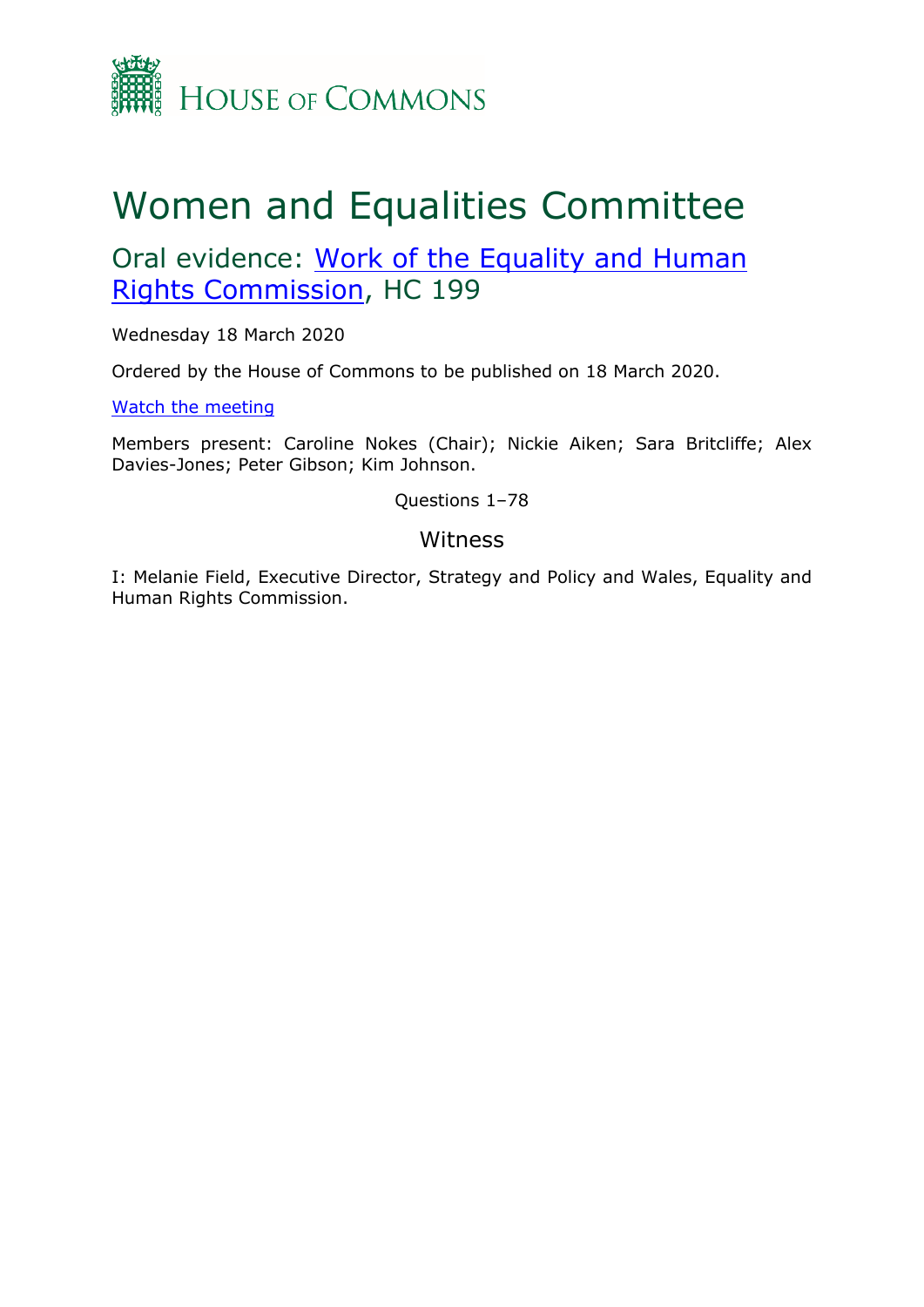

## Examination of witness

Witness: Melanie Field.

Q1 **Chair:** Good morning. Thank you so much for coming. From the outset, can I say how much we appreciate you still coming in in these interesting times?

Today's session is very much about some scene-setting and giving an opportunity for the Committee to get to know a little bit about the work of the commission, and perhaps for you to explain your priorities to us. It really is far from a grilling. I hope today's session will give us an opportunity just to understand a bit better. It is a new Committee. The two returning members of the Committee are not here today, so it is a real chance for some new members to hear from you.

I am just going to kick off with some questions about the commission's current priorities and to try to tease out how those priorities are set and what scope for flexibility there is.

*Melanie Field:* It is important to make you aware that we published a new three-year strategic plan last year, so we are just coming to the end of the first year of that strategic plan. We feel that that was a real stepchange in how we approach our work. We put a lot of thought into that strategic plan and were able to develop it in light of the findings of the tailored review that the Government conducted into the commission and also feedback from this Committee.

We wanted a plan that was truly strategic, so we set ourselves three strategic goals, which we see as a strategy for driving forward progress on equality and human rights in Britain. Those goals are ensuring that we have strong foundations on which to build a more equal and rightsrespecting society; ensuring that people's life chances are not held back by barriers in their way; and protecting the rights of people in the most vulnerable situations. Those are the three prongs of the strategy.

Within those goals, we identified a number of priorities. In doing that, we referred to our state-of-the-nation report, *Is Britain Fairer? (2018)*, which looks at progress on equality and human rights across Britain. We considered the unique set of powers and levers that Parliament has given us and how those relate to those challenges that were identified in *Is Britain Fairer?* We then did a public consultation, which we got over 1,000 responses to, and did a lot of proactive stakeholder engagement during that consultation process.

That resulted in six key priority aims: a core aim, which is about ensuring that strong equality and human rights laws protect people and that we have the data to understand what is happening in practice; an aim about improving access to justice; an aim about equality and human rights in education, seeing schools as a way of promoting equality and human rights and reducing prejudice; thinking about people in the most vulnerable situations, we have an aim about treatment in institutions and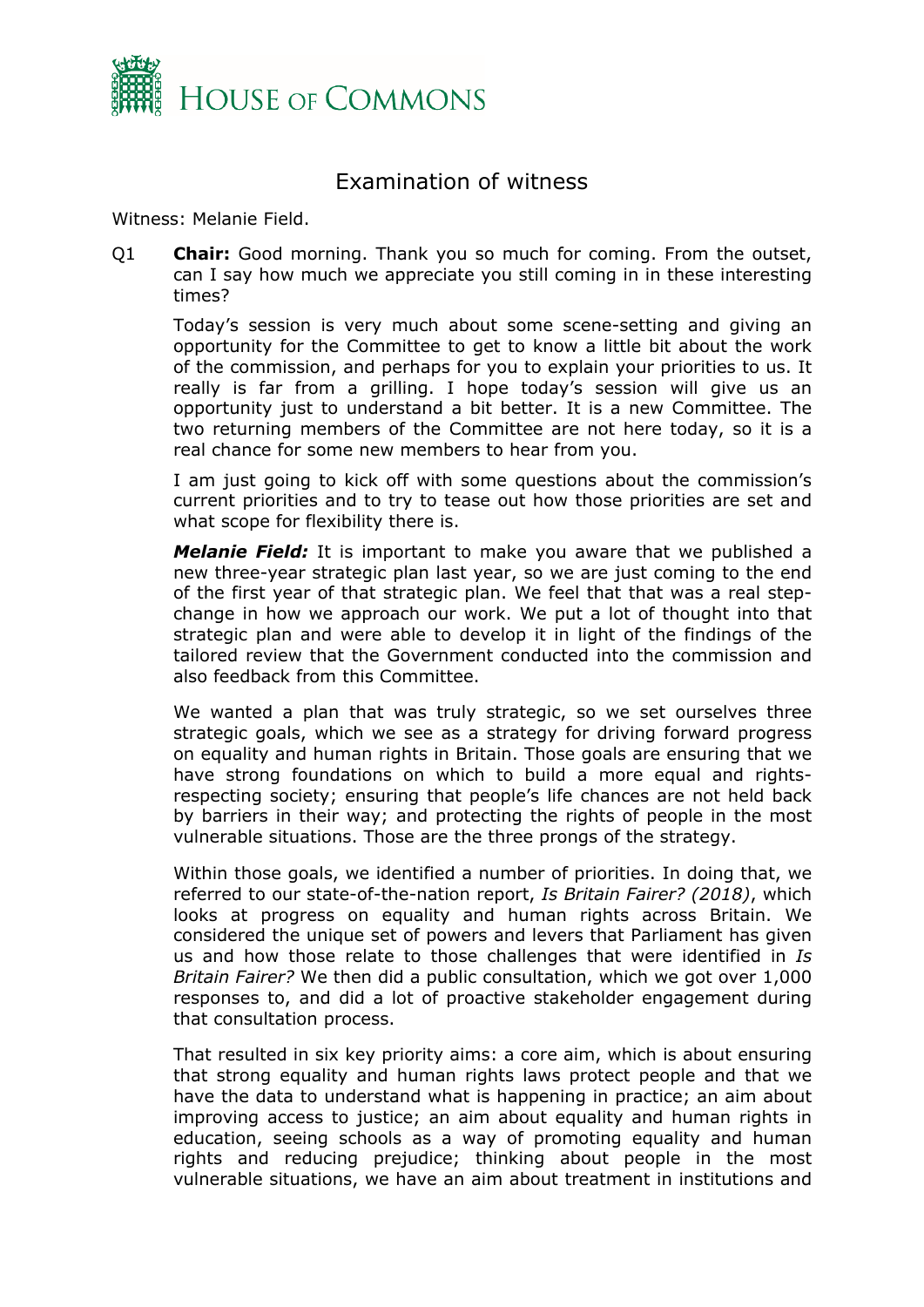

entry to institutions; transport is another aim and is about looking particularly at the barriers facing older and disabled people, and thinking about public transport as an enabler for economic and social participation; and the final aim is on work, looking at access to work and treatment in work.

Q2 **Chair:** Thank you for that. You mentioned 1,000 responses to the consultation. Can I just drill down a bit into how widely you consulted and whether you targeted specific groups of people or whether this was much more general and open to the public?

*Melanie Field:* It was a public consultation, so it was available on our website and people could submit online responses. As well as that, we involved our strategic reference group of key stakeholders, which includes equality and human rights interest groups, business, and key public sector organisations and regulators. We also targeted communities of interest in the three nations that we cover. We did targeted consultation and one-to-one engagement, as well as giving the opportunity for anyone to contribute their thinking online. We did an analysis of who responded, and the interest group that responded most was disabled people or organisations representing disabled people.

Q3 **Chair:** Is 1,000 a good number?

*Melanie Field:* It is far more than we have ever had before. On the previous strategic plan, there were about 60 responses, so it was quite significant. We were really delighted with that.

Q4 **Nickie Aiken:** Why do you think that is? Why do you think it went from 60 to 1,000? That is a huge increase. What did you do differently?

*Melanie Field:* It is just indicative of the journey that the commission has been on over the last five to six years. We have become more visible. We are better at stakeholder engagement. We are more proactive in highlighting the work that we do, so we created the conditions where people wanted to engage in what we are going to be doing in the future.

Q5 **Chair:** Is becoming more visible an aim in itself?

*Melanie Field:* That is a difficult one because it is about ensuring that we can do our job properly. In order to exert the influence that we want to be able to over public discourse and values but also in terms of the influence that we can have on policymakers in Government, it is important that we are seen as being expert and authoritative and that we are engaged in the issues that people are interested in. There is a relationship between being visible and being effective.

Q6 **Chair:** Can I just ask a question? Your consultation report that was published explained that some aims were lower-priority than others. I just wanted to specifically ask about new technologies and digital services to promote equality and human rights, which was deemed to be a lower priority. Is that something that you see growing in importance? I am very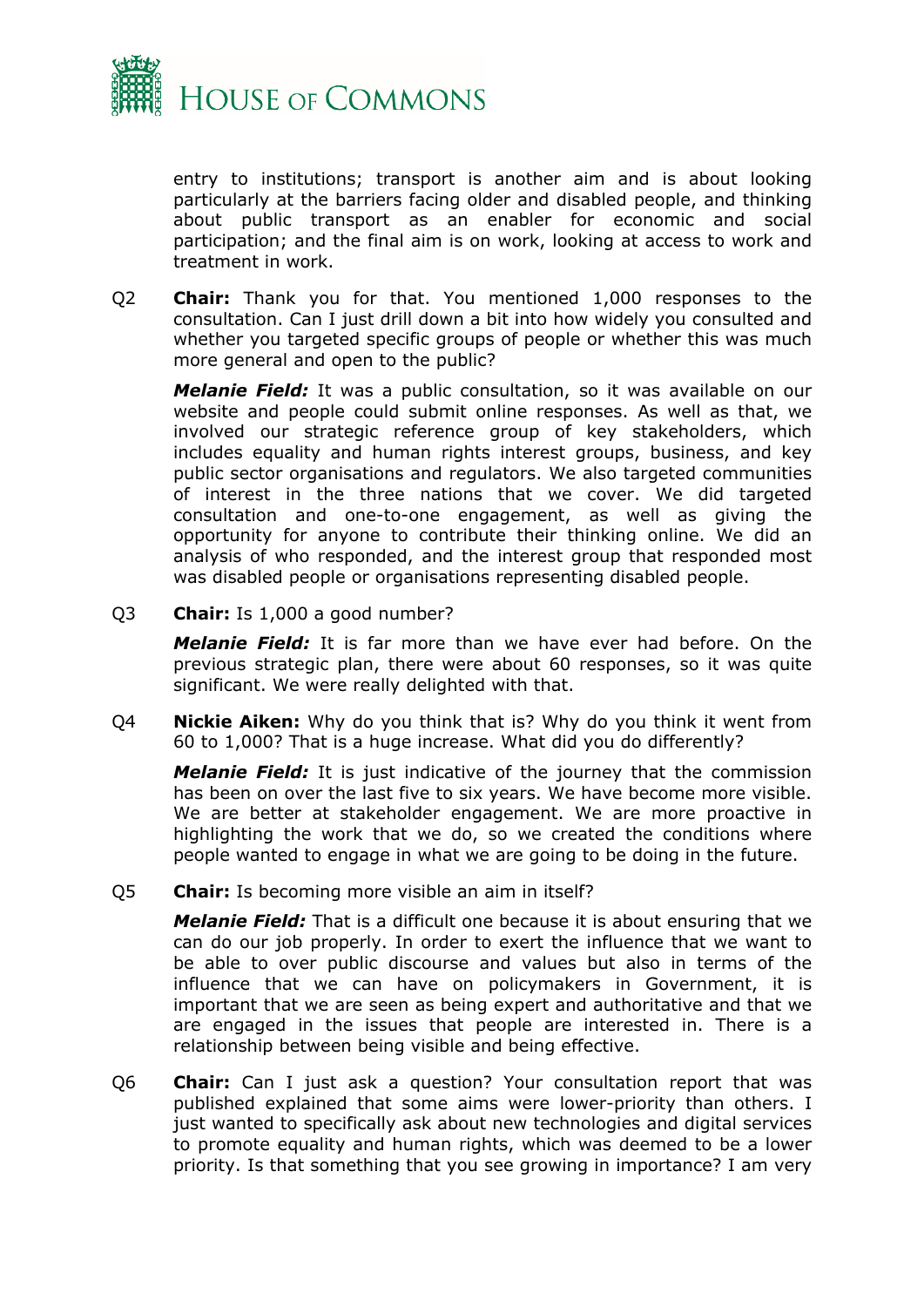

conscious, particularly when it comes to delivering digital services, that sometimes there are all sorts of weird and wonderful algorithms that tend to be designed, if that is the correct term, by white men in their early 20s. Does it worry you that technology sometimes has a prejudice baked into it that does not represent those with protected characteristics?

*Melanie Field:* Yes, and we certainly see technology as an emerging threat and an opportunity. Certainly, it was something that we looked at and is something that we continue to look at. We felt that we were not really the expert body on new technology but that new technology is relevant to some of the aims that we are pursuing.

In our work aim, for example, we are looking at the use of algorithms in recruitment. What we have sought to do is to embed thinking about new technology in the work that we are doing. Similarly, in access to justice, new technology is being used more by people to access the justice system. Again, that offers opportunities, in that people can engage more easily, but it also presents risks for those who may not be digitally competent. What we have sought to do there is to build it into the work that we are doing under the aims that we have identified.

Q7 **Alex Davies-Jones:** In terms of the aims that you have identified and the ones that you are specifically focusing on, what actions have been taken this year to address these? What do you see as your wins, your quick wins and your longer-term aims that are being taken this year?

*Melanie Field:* We have achieved quite a lot in the first year but it is a three-year plan and it is important to remember that one of the aspects of our strategic plan was to focus on what we call "fewer, bigger, better, longer". It is about developing sustained strategies that will deliver sustainable impact over time using a combination of our powers and levers.

This year, some of the highlights included our inquiry into racial harassment in higher education. We conducted a major inquiry looking at the harassment experienced by both staff and students. That has had impact in terms of really engaging the sector and other regulators in addressing those issues and seeking to address those issues.

We have used litigation to challenge racism in adoption services. We supported quite a high-profile case that resulted in Government writing to all local authorities, reminding them about the need to ensure that adoption was not influenced by racial prejudice. Another case that you may be aware of is that of Bethany Harris, a young woman who was in secure accommodation, and we supported her in terms of getting her into a more appropriate setting. We also took litigation supporting a number of children with special educational needs to ensure that they got the reasonable adjustments that they needed in school. We have also been enforcing the gender pay gap regulations and we secured 100% compliance with those.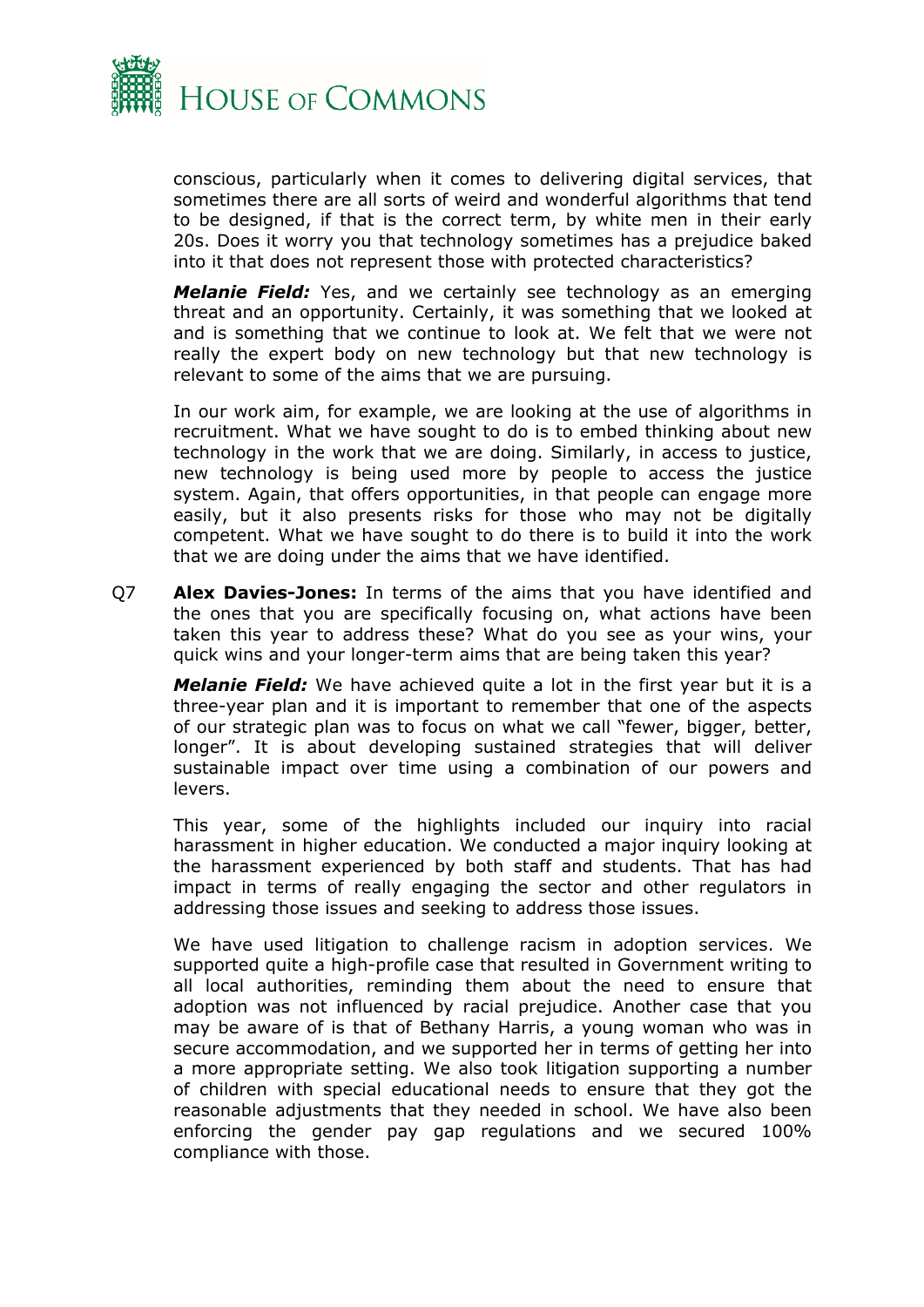

In terms of policy-influencing, we built on our own work and the work of this Committee on sexual harassment, and persuaded the UK Government to conduct regular surveys on the scale and prevalence of sexual harassment at work. There is a range of highlights that I would point to.

Q8 **Alex Davies-Jones:** You talked about engagement and how you have had so many people responding to your consultations—1,000 as opposed to 60—and some of the proactive work you have being doing around that. You named some of the groups, but are there any specific stakeholders that you have been targeting, who you are aiming at or going for in terms of gathering all this evidence and data?

*Melanie Field:* We try to take a broad approach. We have a very wide range of stakeholders. Our remit is very wide and is about equality and human rights in all areas of life across England, Scotland and Wales. We seek to have constructive relationships with business and employers, with the public sector, with regulators and inspectors, and with human rights organisations, women's organisations, disability organisations and LGBT organisations.

We have been thinking particularly about engagement with the raceequality sector. It is a sector that we know is facing particular challenges in terms of lack of funding and fragmentation, so we have been trying to reach out to that sector more and think about ways, for them and all our stakeholders, that we can engage that work for them as well as working for us.

Q9 **Alex Davies-Jones:** For me, it is just making sure that the big stakeholders are targeted but also that the little ones at the grassroots level are engaged with as well.

One of the things that I picked up was the work that you have done on the gender pay gap. It is great, but do you think it could go further, in terms of targeting smaller companies and maybe not those big conglomerates that we are all aware? Companies in small towns and villages are the ones where people work, day in and day out, and those need to be targeted. How do you think you can engage with them and get them onboard to look at some of these issues as well?

*Melanie Field:* There are a number of ways. It is about engaging through their representative bodies like the British Chambers of Commerce, for example, as well as ensuring that we think about that audience when we are producing information and think about the kinds of pressures that small businesses face, the kind of information that they can easily digest and the tools that they can use. Certainly, we are very much aware that they employ the majority of the workforce in Britain, and so anything that we can do to drive better practice in small business is going to benefit more people.

Q10 **Chair:** Is there a danger with stakeholders that it is the loudest voices that drown out the small? I was interested in what you said about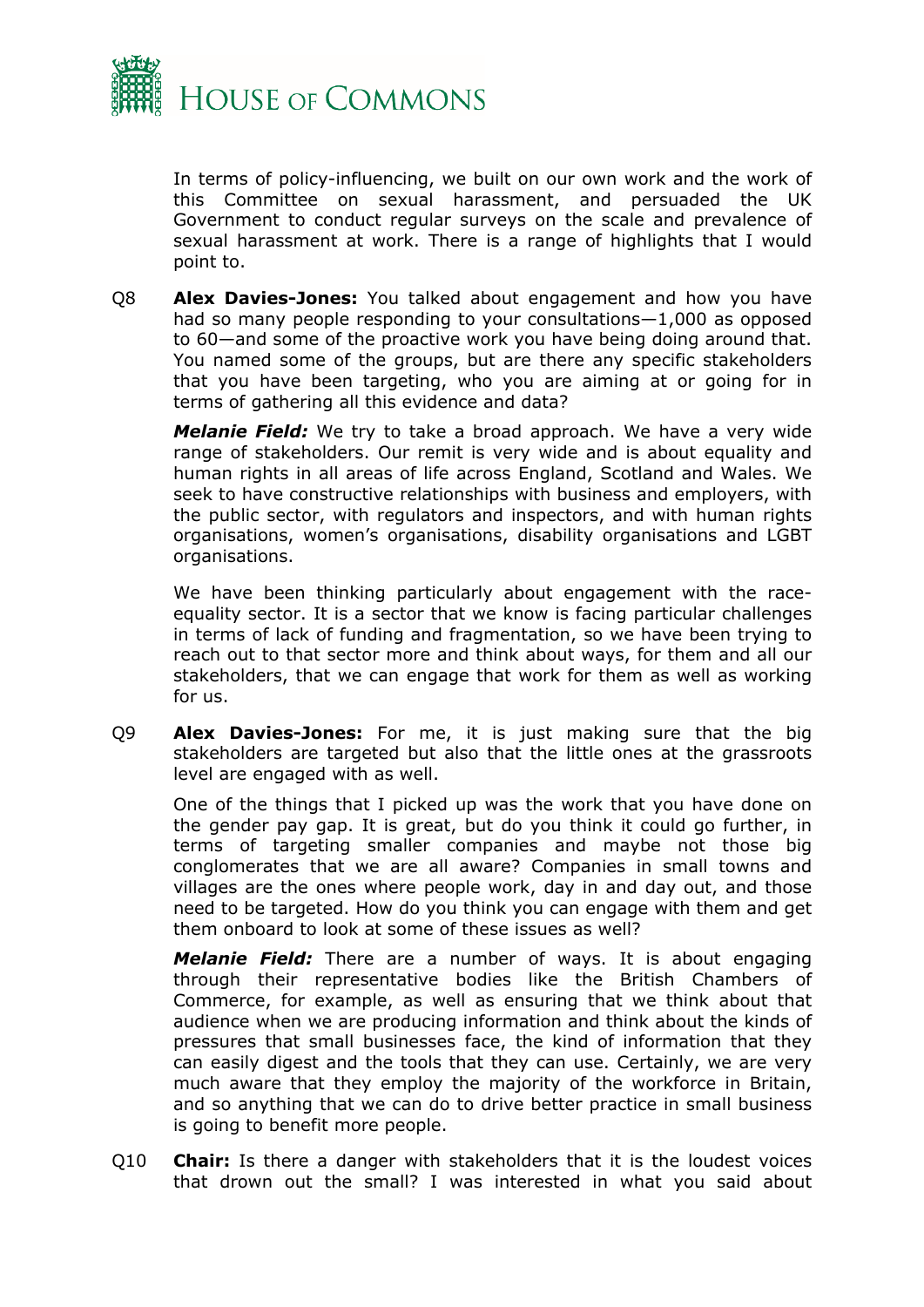

engaging with stakeholders in the race-equality sector. What specific actions have you taken to reach out to them, and do you think there is more that you could do?

*Melanie Field:* We are organised around our priority aims in terms of the structure of the organisation, but we also have a lead for each protected characteristic. We have a race protected-characteristic lead, and part of their role is to create a community of stakeholders that they regularly engage with, update with our work and seek views from. That is very much a growing part of the way that we do business.

Q11 **Chair:** This might be way too specific a question. If you have a race lead, presumably you have a gender lead, an LGBT lead and a disability lead.

*Melanie Field:* That is right.

Q12 **Chair:** How does the race lead's community of stakeholders compare, both in terms of size and also volume with, for argument's sake, the disability lead's?

*Melanie Field:* I would not be able to give you that level of detail, I am afraid. I will probably need to write to you about that, if that is okay.

Q13 **Kim Johnson:** Can I also ask, in terms of the race lead and the stakeholder group, whether it operates on a national level, or is it also at a regional level?

*Melanie Field:* We have different stakeholder engagement arrangements in England, Scotland and Wales. Those arrangements are mirrored in the devolved nations. In England, we are developing our English regional strategy. We have built up an England network of people in different regions who are interested in our agenda, and we are up to about 1,000 people in that virtual network at the moment. We look at things across GB within England, Scotland and Wales, and then within each country. For example, in Wales, our Wales Committee meets in different parts of Wales each time, and it holds stakeholder engagement events and engages with local decision-makers in each place that it meets.

Q14 **Kim Johnson:** You have a national lead for each of the protected characteristics. Do you also have regional leads, or is it just one lead to cover the whole of the country for each of those protected characteristics?

*Melanie Field:* It is one person per country. That is a strategic lead rather than operational. Through our operational work, we will be engaging with a range of stakeholders as well.

Q15 **Nickie Aiken:** I am just wondering how flexible your priorities are. It is three years and society can change quite rapidly. We have seen a huge increase in the discussions, debates and views on transgender. Particularly over the last 12 months, I would say that it has really come to much more of an understanding that there is probably an ongoing discussion that we have to have as a society. There is debate amongst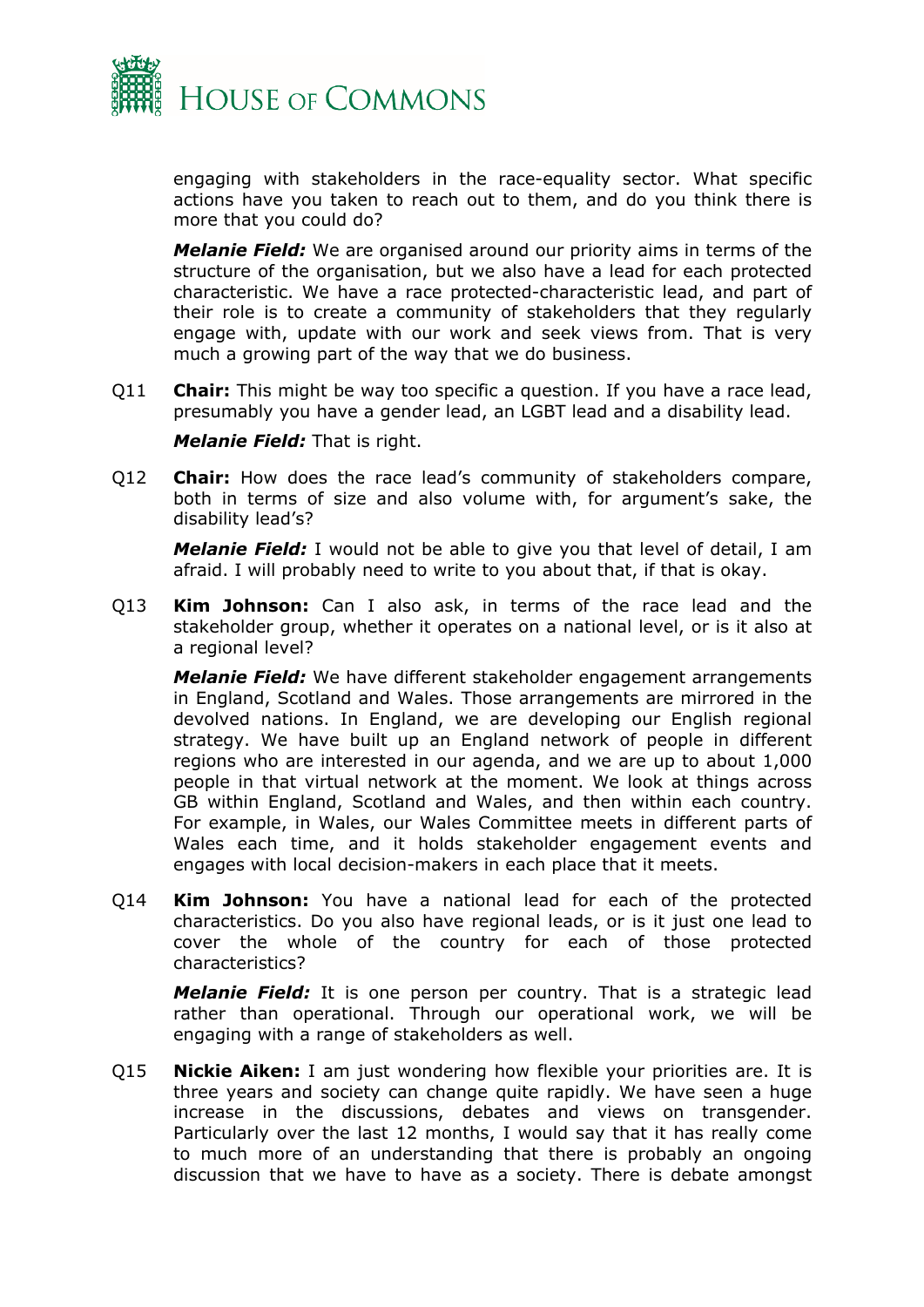

the women's rights community. We had some interesting conversations and debates on International Women's Day, and I just wondered whether the commission has flexibility to look at this area, which is not going to go away, and at how young people are being advised and treated in their gender orientation.

*Melanie Field:* We absolutely need to strike a balance between focusing on sustainable, long-term strategies and being responsive to what is happening. There is no point in us just blindly carrying on and ignoring what is going on around us.

On the specific issue that you mention around the balance between trans rights and women's rights, I gave evidence to this Committee about that on a previous occasion in the context of its inquiry on the Equality Act. We have been working on guidance for schools on how to support trans pupils. We are also looking at providing some guidance for service providers around how the single-sex service provisions in the Equality Act work, to give something more practical for people to use.

Q16 **Alex Davies-Jones:** Looking at the difference between how your achievements are measured at a UK level or in the three countries that you represent, and then at a devolved level, without sounding too parochial, do you see there being a gap anywhere in your stakeholders or those that you are gathering evidence from in any of the devolved nations as opposed to England? You talked about having quite a large bank of those in England whereas, potentially, you do not have those voices shouting loudly in the devolved nations. Do you see it as a gap and as a risk to you in achieving some of these priorities that you have?

*Melanie Field:* I will talk about Wales because I am the senior lead for Wales and I probably know a bit more about that. There are particular challenges in Wales, just because of its geography, its transport links and particular pockets of socioeconomic disadvantage. The race sector in Wales is a particular example of where it is difficult. We are very conscious of that. We have some very good voices for race-equality issues on our Wales Committee and, as I said, we go out into communities and consult people. At the last Wales Committee, we had a really lively discussion about race-equality issues.

It is no good taking a blanket approach and we have to be aware of the context that we are working in. That is why it is great that we have an office in Cardiff, an office in Glasgow, an office in Manchester and one in London, so that we are not so detached from the different areas that we are seeking to serve. The political contexts are different as well in the devolved nations. That means that we face different challenges and opportunities, and we seek to use those to inform our corporate GB approach.

Q17 **Peter Gibson:** Good morning, Melanie. I just want to focus a little on enforcement and litigation. Your policy changed in respect of that in 2019. Has your enforcement activity changed? Is it more beneficial? What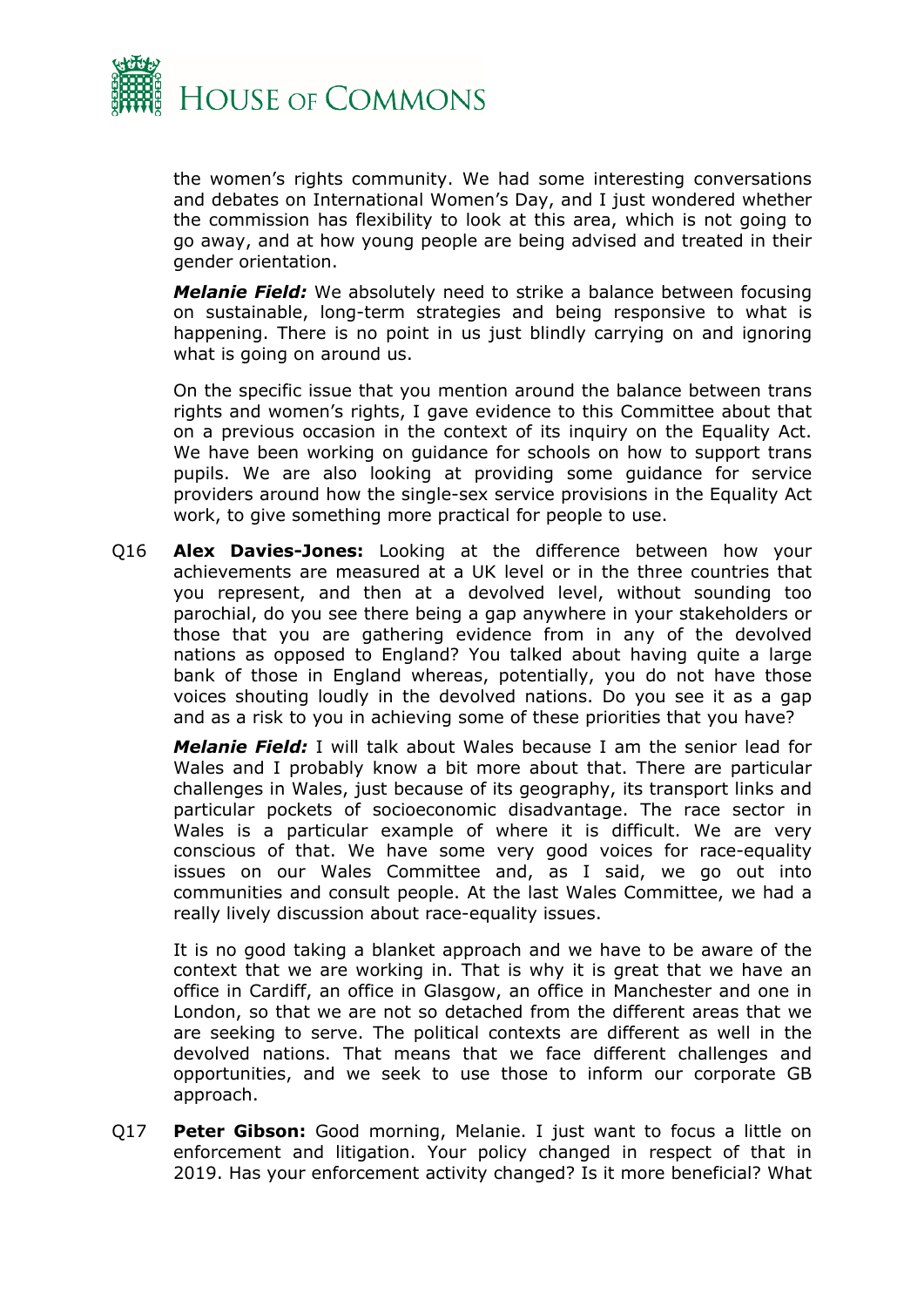

sort of impacts and results are you seeing as a result of that?

*Melanie Field:* Yes, as you say, we published a new litigation and enforcement strategy in November, so it is quite recent, but that was developed in the context of the approach set out in our strategic plan. The key changes are that we articulate much better how we will use our enforcement work to pursue our priority aims. It is one of a range of levers that we might use to complement each other in order to drive progress on an issue. We have broadened our understanding of what strategic litigation is, so we are only able to do litigation that is strategic. We are not funded and not big enough to be able to support every case.

In the past, that was really focused on where we might be able to clarify or change the law. We have broadened that to thinking about how a volume of lower-level litigation can highlight an issue and make it clear that this is a regulated space. For example, on our transport aim, where we are looking at accessibility of public transport for older and disabled people, we are doing what we call a Section 28 project, which is a project where we use our power to fund cases to fund a volume of cases in order to highlight the issues that passengers are facing and to try to drive better practice in the industry.

Another key feature is that, under our core aim, which is about ensuring that the law is the right law and works properly, we have clarified that that means that we will support flagrant breaches of the law. Again, that is about signalling to society that this kind of thing is not acceptable. A slightly older example of that would be a landlord who you may have heard of, Fergus Wilson, who said that he would not have certain tenants in his properties and we pursued a case against him.

#### Q18 **Nickie Aiken:** What was the outcome?

*Melanie Field:* We secured an injunction preventing him from doing that again.

We will also look at supporting cases that highlight or address systemic issues of discrimination, if we think that there is a broader issue that needs to be addressed. In line with one of our strategic goals, it is about supporting people in the most vulnerable situations, so the most serious breaches of rights. That might be where people are deprived of their liberty, which the Bethany Harris case is a good example of.

Q19 **Peter Gibson:** Just concentrating on the example of the landlord, would you give that as an example of significant impact where your enforcement and litigation has had the impact that you desire? If not, can you give me some other examples of where your enforcement and litigation has had impact?

*Melanie Field:* That kind of case has impact on a number of levels. First of all, it prevents the individual from doing the thing that they should not be doing. There was a lot of media interest in that issue and, therefore, it was an opportunity for us to really send a clear message to the public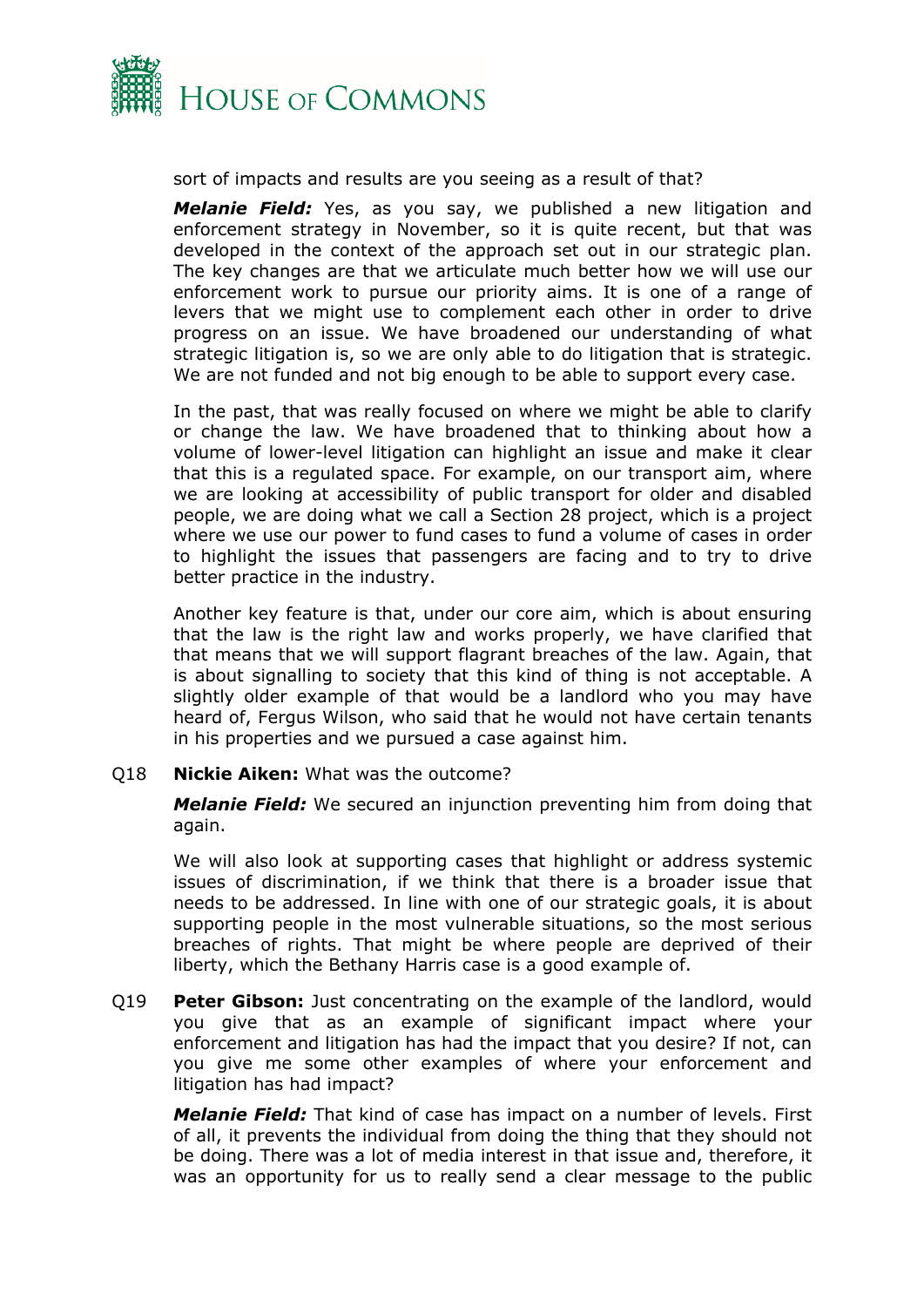

that, when people behave in this way, which is against our values and our laws, we will step in and act. In terms of trying to set the tone of public thinking about the issues that we care about, where there is something that most people would say is just flagrantly wrong, it is really helpful in building public support for equality and human rights.

Q20 **Peter Gibson:** You have a target of reaching 25 transport enforcement cases. Do you think that you are going to achieve that? A supplementary to that would be about whether you have the resources to be able to do that.

*Melanie Field:* At the moment, there are around 18 to 20 transport cases that we have supported.

Q21 **Peter Gibson:** Is that current and ongoing?

*Melanie Field:* I believe that is correct.

Q22 **Peter Gibson:** In what timescale?

*Melanie Field:* We started that project in September 2019.

Q23 **Peter Gibson:** You are going to achieve that target of 25 within the space of a year.

*Melanie Field:* In the year of the project but not in this financial year.

- Q24 **Peter Gibson:** Do you have the resources in order to be able to do that? *Melanie Field:* Yes. That project is underway and running well.
- Q25 **Nickie Aiken:** Do you have any frustrations about how your plan is progressing at the moment? Knowing what you know now compared to when you started off on the strategic plan, is there anything that you would change, or are you happy with it?

*Melanie Field:* No, we are confident in the plan that we have set out. We do need to flex, as we talked about before, in line with emerging issues. You will be aware that we are conducting two major investigations at the moment, which have necessitated us reprioritising resources. It might mean that we might need to slow a particular piece of work; for example, we could potentially have started the Section 28 transport legal-support project earlier. In terms of looking at the strategies that we have in place, we are confident that those continue to be relevant and worthwhile.

**Nickie Aiken:** Forgive me, because I do not know much about your organisation as yet.

*Melanie Field:* No. That is why I am here.

Q26 **Nickie Aiken:** I have read your plan and everything. Would you consider the equality of religious freedom and the ability for religions to be treated properly and equally part of the scope of your commission?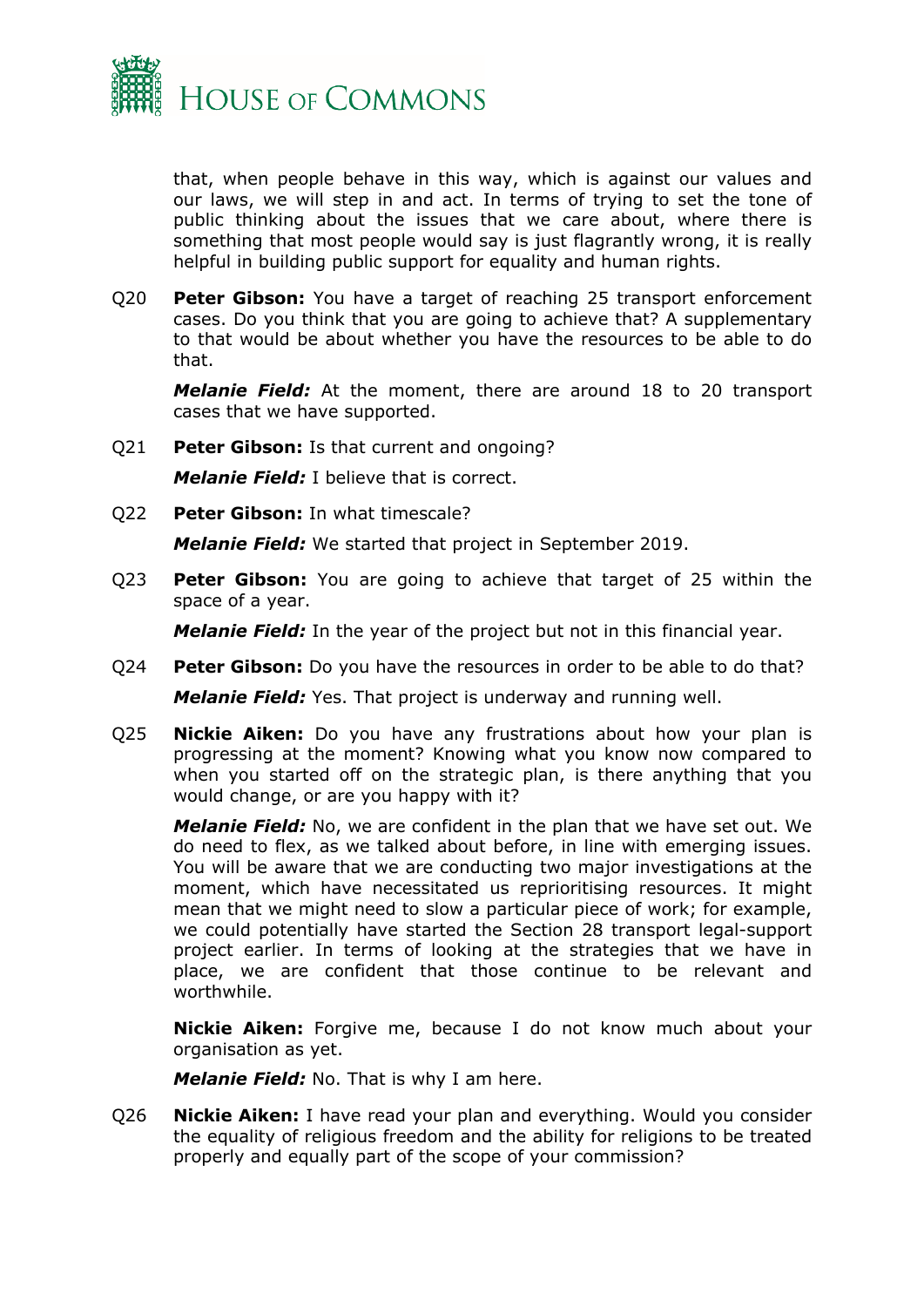

#### *Melanie Field:* Yes.

Q27 **Nickie Aiken:** We have had an awful lot of concern over recent years about antisemitism. There have also been concerns about Islamophobia and we have had some nasty situations where mosques have been targeted. Are you looking at scoping out that type of work as well?

*Melanie Field:* Yes. The right to hold a religious belief and manifest it in a way that does not infringe the rights of others is protected by the convention. The Equality Act covers discrimination because of religion and also, in the context of antisemitism, which is classed as race, race discrimination.

Going back to your earlier point about transgender rights and women's rights, there is something about the nature and tone of political and public discourse and a growing context in which people seem willing to express quite divisive views. That is something that we are concerned about.

There are a number of things that we are doing in that space. First of all, our education work is really important, but it is not a quick win. This is about seeing schools as places that create the citizens of the future with the values that we value as a nation. We want schools to be places where our young people learn to understand and respect other people and their values and lives. It is very much the place where we can start to tackle prejudice.

Q28 **Alex Davies-Jones:** Just on that, and given the issues we have had in the last 12 months around the teaching of the LGBT curriculum in schools and the protests outside, particularly in cities like Birmingham, have you been involved in that? Do you have a place to look at the situation that is going on there?

*Melanie Field:* Yes. A couple of things on that: first of all, in Wales, you will be aware that there is a new curriculum, so we have been influencing that and are really pleased to see equality and human rights featuring in that as a result of our interventions.

Secondly, we wrote to the Minister on the issue around teaching about LGB relationships and trans people in schools. We do feel that leaving it for schools to negotiate with parents on these issues puts schools in a very difficult situation, so we would like to see a clearer steer from Government that schools are expected to teach children that these relationships and people exist and should not be discriminated against.

Q29 **Peter Gibson:** You referred to divisive debate and it is an important issue that you highlight. Do you think that your organisation has a role in helping frame that debate and educating people as to how to have that debate in a more constructive and less divisive way? If so, how would you do that?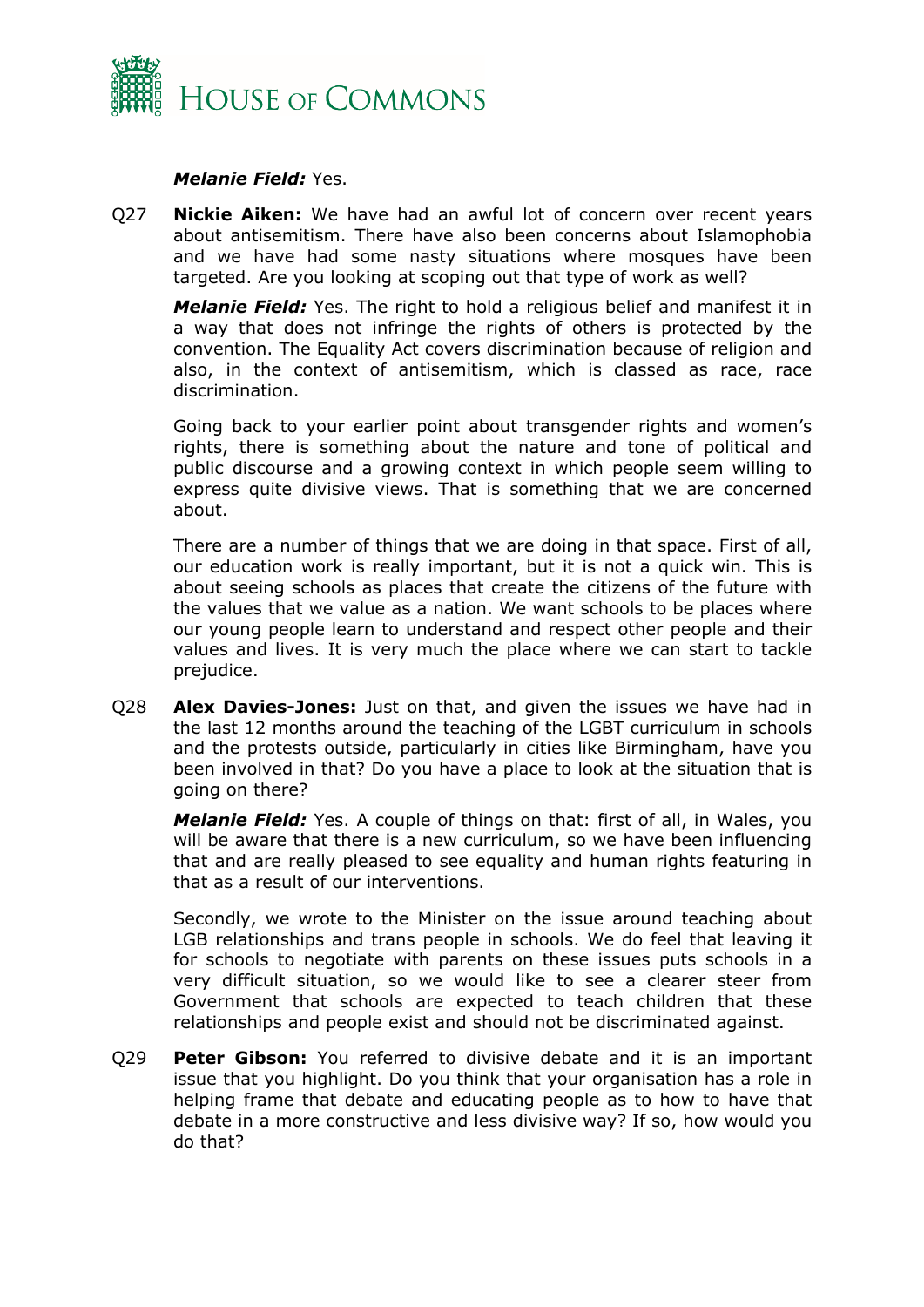

*Melanie Field:* Yes, we do see ourselves as having a role in seeking to influence debate and the tone and direction of debate. That would predominantly be through thought pieces but also through interventions on specific issues. Coming back to your question, one of the other things that we are doing, as you will be aware, is looking at the handling of complaints of antisemitism in the Labour Party. We have also been engaged in looking at the law around hate crime, and there is to be a Law Commission consultation on that soon, which I hope we will be responding to.

There are a number of levels on which we can be involved in these issues in terms of how specific organisations or sectors deal with issues. For example, we published some voluntary standards for political parties about the tone of political debate, which we encourage parties to adopt. We are looking at how complaints are handled by political parties. There is a range of levels, including through thought-leadership pieces and blogs.

Q30 **Peter Gibson:** I am grateful for that answer in terms of clarifying that you see that you have a role in that space. Do you see that having an impact on improving that debate?

*Melanie Field:* It is difficult to measure any improvement at this point. There are lots of players who are interested in this with different powers and levers. We have our particular set. I would say that our thoughtleadership voice is not our hardest-edged lever. Where we can take enforcement action, it will have much more direct impact.

Q31 **Kim Johnson:** You mentioned earlier that antisemitism was deemed race hate. I just wanted to know whether Islamophobia was deemed the same.

*Melanie Field:* Currently under the law, it is not.

Q32 **Chair:** Going back to where Nickie started, on religion, can I ask you a question about religious-based protests outside abortion clinics? In those circumstances, what involvement do you see the commission can or should have to protect women from that sort of religious-based protest?

*Melanie Field:* That is not an issue that I am aware we have been specifically approached about acting on, and it is not something that we are currently acting on, but it is something that I can certainly take away for us to consider and come back to you.

Q33 **Nickie Aiken:** Just going back to Peter's line of enquiry about you looking into how the complaints of antisemitism have been handled, it came across as very much carrot rather than stick.

I would suggest that, if the commission is going to be taken seriously in dealing with some serious racist issues involved in the antisemitism problems within a particular political party, there surely has to be some sort of enforcement that the commission is going to have to look at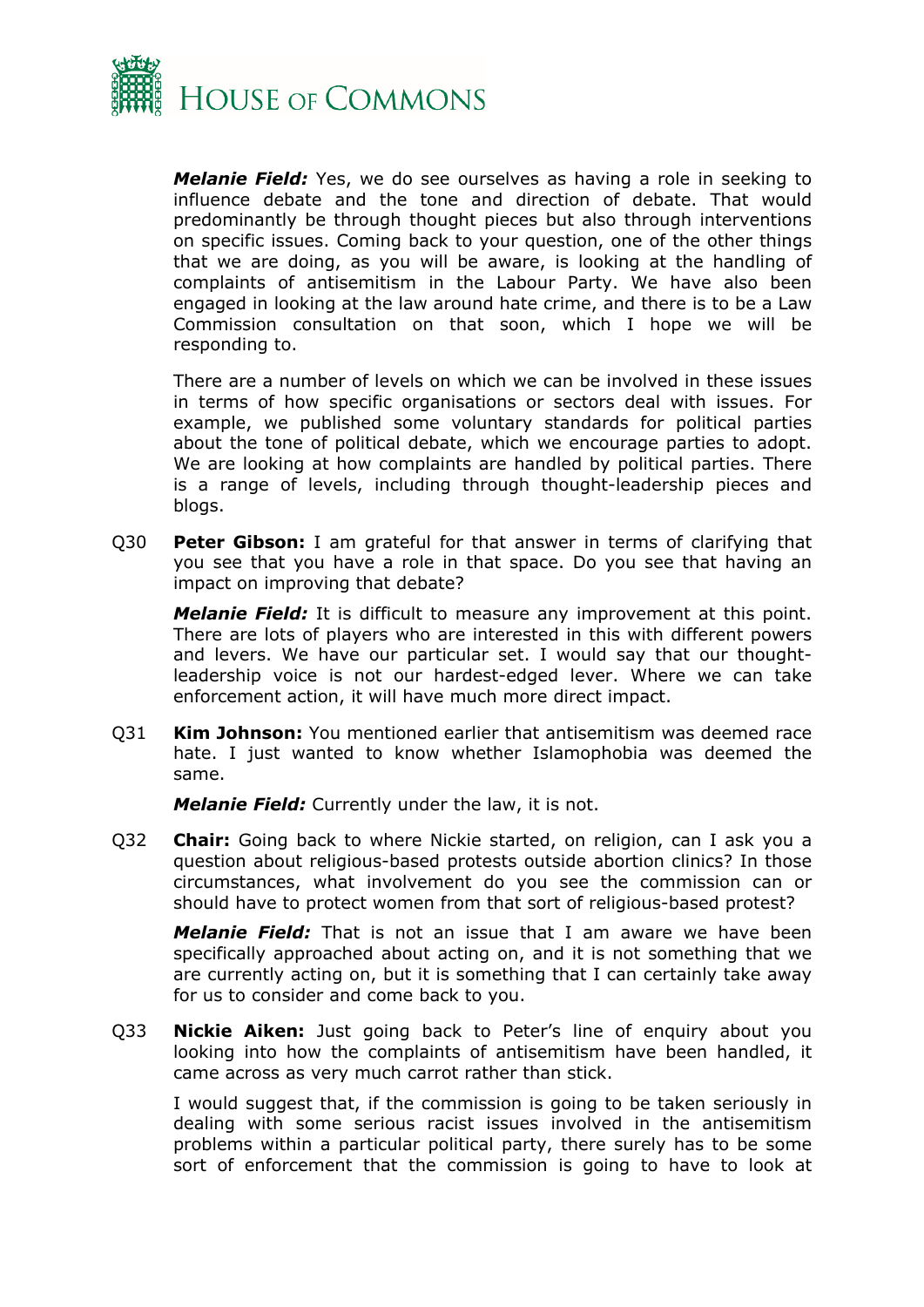

seriously, if people are going to take it seriously and the Labour Party, in particular, is going to understand that it has been woeful and that it has to really take this issue seriously.

*Melanie Field:* We are undertaking a formal investigation because the threshold was met that we suspected an unlawful act in the context of the handling of antisemitism concerns in the Labour Party. That investigation is ongoing.

Q34 **Nickie Aiken:** Would you see some sort of enforcement?

*Melanie Field:* I would say that that is one of our strongest enforcement powers.

Q35 **Nickie Aiken:** What are the enforcement powers that you would introduce? What would you do? Would you take somebody to court?

*Melanie Field:* When we undertake an investigation, first of all we have to suspect an unlawful act. We will then do an investigation and come to findings and recommendations. The organisation has to have regard to the recommendations and we can issue an unlawful act notice and require action to be taken. If that is not taken, that can be taken to court and enforced by the court. The penalty would be a fine imposed by the court.

Q36 **Nickie Aiken:** Were you surprised to learn about Trevor Phillips and his suspension from the Labour Party after certain comments that he had made compared to how antisemitism complaints have been held?

*Melanie Field:* I cannot comment on the Labour Party's handling of an individual case, given that we are in the middle of an investigation. I am sorry but I cannot comment.

Q37 **Sara Britcliffe:** You mentioned that there was a threshold for the investigation. What is that threshold?

*Melanie Field:* We have to suspect that there has been an unlawful act. That is set out in our legislation.

**Chair:** Are you done, Nickie?

**Nickie Aiken:** I was interested in your personal view.

**Chair:** That is a line of inquiry that we will not pursue. Did you want to ask a question about the BBC?

Q38 **Nickie Aiken:** I did, yes. Where are we with that? You quite rightly opened an investigation into this but it seems to be taking a long time. We have had the court case in recent weeks, in which the journalist was very successful and it was found in her favour. Where does that leave your investigation and why is it taking so long?

*Melanie Field:* Because these are things that are ongoing, I have to be quite careful about what I say. The BBC investigation, as you say, is ongoing. The issues are quite complex. It is a large organisation, and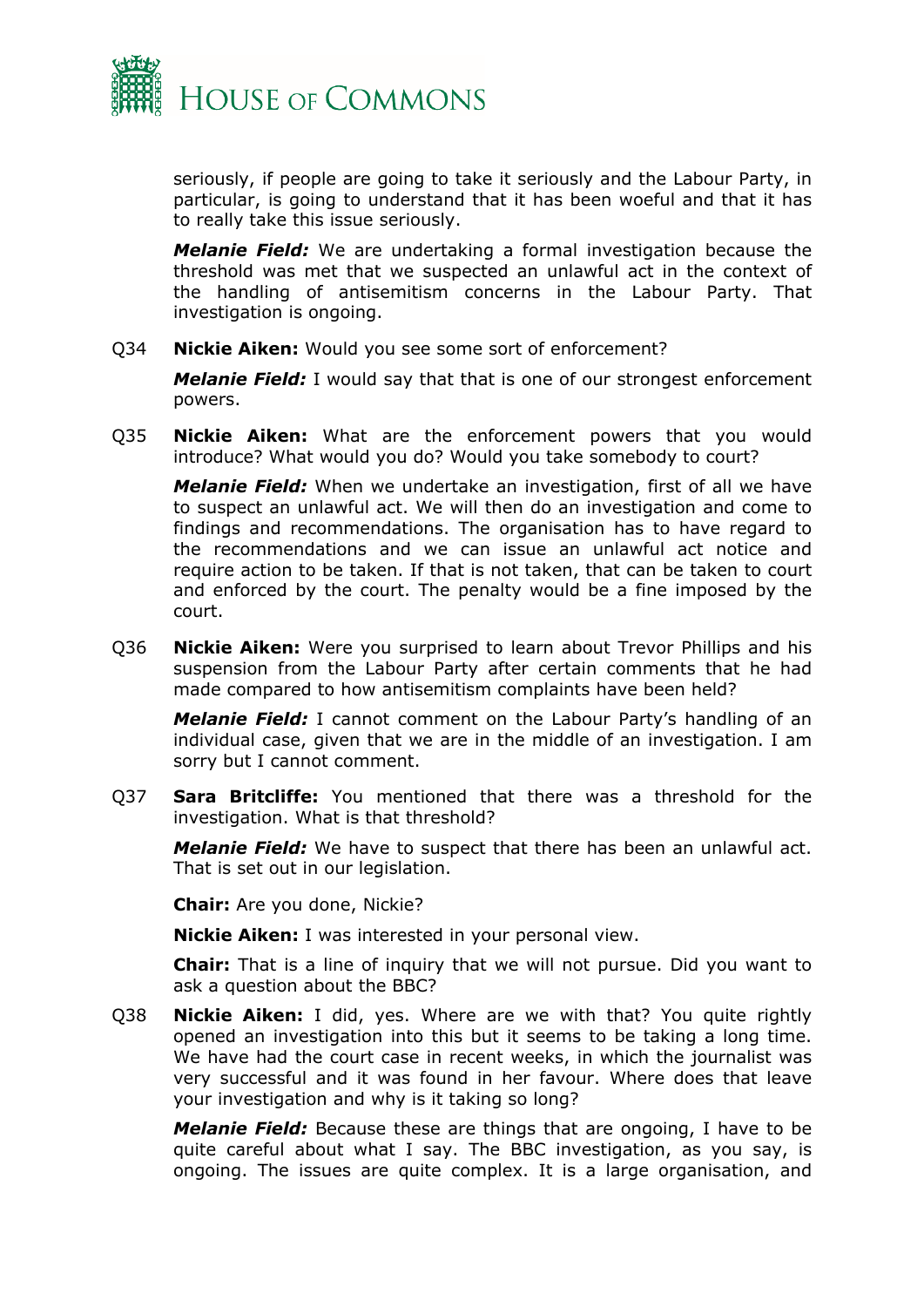

equal pay legislation is quite complex. It is an important issue and it is important that we conduct the investigation properly. It has taken some time but we hope to be reporting later this year.

Q39 **Nickie Aiken:** Later this year, so roughly how long will that have taken from start to finish? Was it March? It will be over a year.

*Melanie Field:* Yes. Sorry, we launched the investigation in May.

Q40 **Nickie Aiken:** How helpful and proactive has the BBC been in providing you with data?

*Melanie Field:* I am really sorry but I am not going to be able to give any information about the investigation.

Q41 **Alex Davies-Jones:** Given that it is going to take over a year, and potentially 18 months, to complete the investigation, and that Samira Ahmed was successful—

*Melanie Field:* Sorry, I did not say that. It was launched in May and I said later this year.

**Alex Davies-Jones:** Sometime this year, so it could be a year or over a year. Given that it is taking that long and given that we have had the case of Samira Ahmed, who was extremely successful, and that there could now be potentially hundreds more cases being explored in the courts, do you not think that has undermined the investigation in a way? She has been found successful and it is obviously a systemic problem in the BBC in terms of gender pay. Do you not think your resources would be better served supporting these cases rather than this investigation, given that, by the time it is published, we will already know the outcome anyway?

*Melanie Field:* I can say very little about the investigation and I cannot pre-empt what the findings of that will be.

**Alex Davies-Jones:** I think we all know—

*Melanie Field:* I would make a general point about the difference between the impact of an individual case and the impact of an investigation into an organisational issue and what might result from that. With an individual case, there is a remedy for the individual by the court. What we seek to do with our investigations is to draw wider conclusions and make wider recommendations that will drive systemic change.

Q42 **Alex Davies-Jones:** We all know that these systemic issues are there in the BBC. It has been proved in a court of law that these are there. I feel—and I think the public do as well—that you as a commission would be better placed to support these individuals who are seeking remedies and seeking justice for what they have been through as a result of gender bias, rather than a report that we all know what the outcome of will be.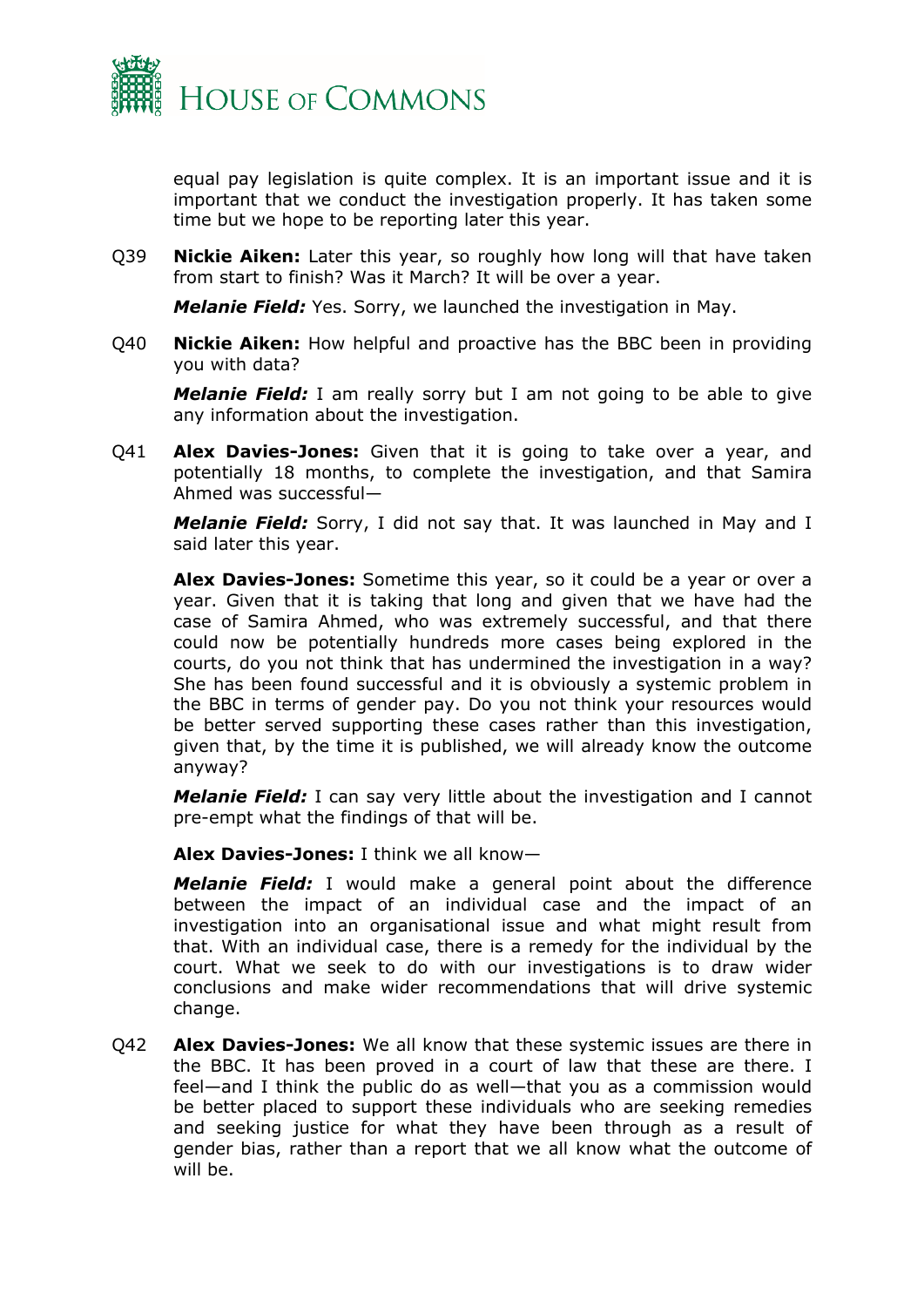

*Melanie Field:* Of course, we do that. This is the 50-year anniversary of the Equal Pay Act, and this will be a big feature of our work in the coming year, to look at the barriers that women face in bringing equal-pay claims, and we will be looking at how those women can be supported better, both by us and by other organisations. You will be aware that the Fawcett Society is doing some work in that area, which is really welcome.

We will also be looking at whether there are improvements to the law that can make things easier for women. For example, you may be aware that, when the Equality Act was implemented, there was a statutory procedure whereby women could make inquiries of their employer, if they felt that they were being discriminated against. That was repealed, so we would like to see that kind of process being reintroduced to support women.

Q43 **Chair:** Is there a temptation to go after the high profile? We heard Alex's question earlier about small employers, but is it value for money to have a year-long investigation into the BBC when, as we have heard, we have already had the judgments in the court of law, and perhaps that time, money and effort could be better spent pursuing smaller, less high-profile employers with individual cases supporting women to get the justice and the fairness that they are entitled to?

*Melanie Field:* Those are the kinds of considerations that we have to bring into play when we are considering whether to do this kind of work. We do small investigations too. Our gender pay gap enforcement work is built on small investigations. Another area where we do small investigations is under Section 60 of the Equality Act, which is the provision that says that you are not allowed to ask disability or healthrelated questions during the recruitment process, in order to prevent disability discrimination.

We do those but there are criteria around where you can send a big message to a sector or employers generally about where they should improve practice. One of the things that we will be thinking about when deciding whether to devote, as you say, a significant level of time and resource to an issue is what we think the impact might be at the end of that process. I am in the difficult position that we have not reached the end of those processes yet.

Q44 **Peter Gibson:** Just as a small follow-up on Alex's questioning, do the decisions of the court in respect of those cases that have already been decided and are continuing form part of the evidence that you use in your investigation?

*Melanie Field:* I am really sorry but I cannot say anything about what we are using in the investigation.

Q45 **Nickie Aiken:** Picking up on what my colleagues have been saying, we know the outcome of the court case, which has been very high-profile, and that the BBC has admitted. It has brought in policies over the last 12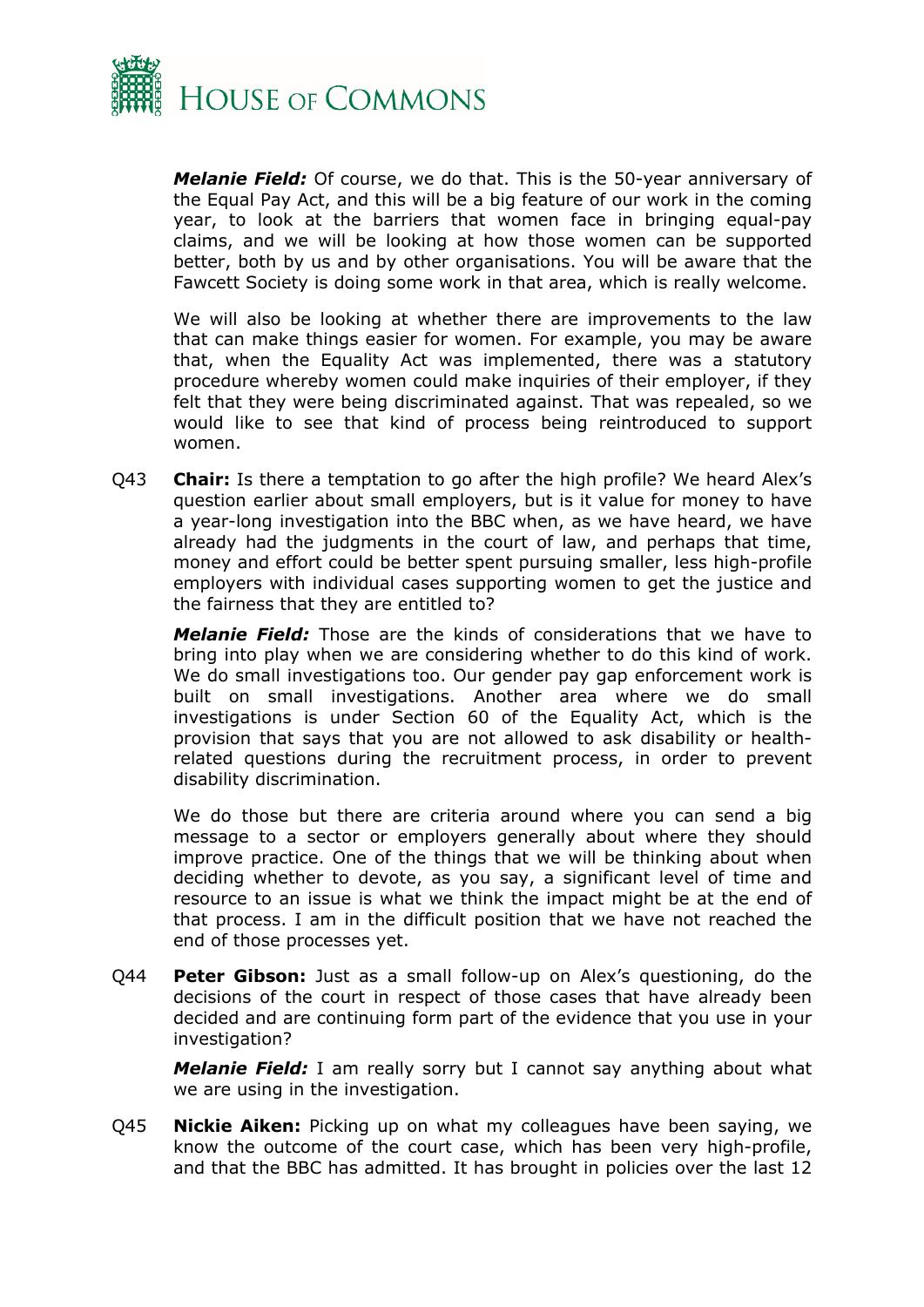

months reducing men's pay. We have seen some high-profile male BBC employees having their salaries cut and women having theirs increased. Surely that would suggest that there is no real need to carry on with this investigation or to carry on resourcing it, and that it would be more important now to increase the scope of the investigation and make it a general broadcast investigation.

Maybe other large-scale companies are doing the same. I appreciate that the BBC is funded differently than many other broadcasters, but it does not necessarily mean that other private broadcasters are not doing the same. Surely it would be more effective if the commission could use its huge resources to look at the broadcast industry rather than just targeting the BBC, which we have seen has started to improve its practices.

*Melanie Field:* I will go back to what I said before. It is about us deciding what we think is the right lever. Part of your job is to challenge and scrutinise us, which is constructive and welcome. With an individual case, it will always be on its individual facts.

Another issue is that the tribunals are no longer allowed to make recommendations that benefit the wider workforce in some circumstances, so that is something that we would like to see restored. Where they make a finding of a breach of the equal-pay provisions, they are supposed to order an equal-pay audit, but that does not appear to have happened in that particular case, which we are looking into. An individual case will be about an individual and individual facts, whereas our investigation will be looking at broader issues.

Q46 **Nickie Aiken:** The BBC has taken steps because they knew Ahmed's case was coming up and would be very high-profile. There are more in the pipeline. From what we understand, the BBC is taking steps to improve the situation, so are you saying that you are just going to carry on, even though the BBC are doing what they can? Surely, we should be looking at a broader industry issue.

This is not just about the BBC; it is surely about other large broadcasters, and small broadcasters. We now have so many big and small companies that, surely, it should be the industry sector. The BBC seems to have woken up. I am not saying that they are perfect at all, by any stretch of the imagination, but they seem to have started to put policies in place for the staff they have there at the moment. Who knows about when they are recruiting? I do not know. Surely there should be a wider scope now.

*Melanie Field:* The purpose of us doing the investigation is that we are going in as an independent external regulator to come to our own conclusions about what has happened and where the organisation is. We will come to findings and recommendations. As you say, these are not issues that are not necessarily unique to a particular organisation, so the hope is that there will be conclusions, findings and recommendations that can be drawn from this work, which will have wider impact.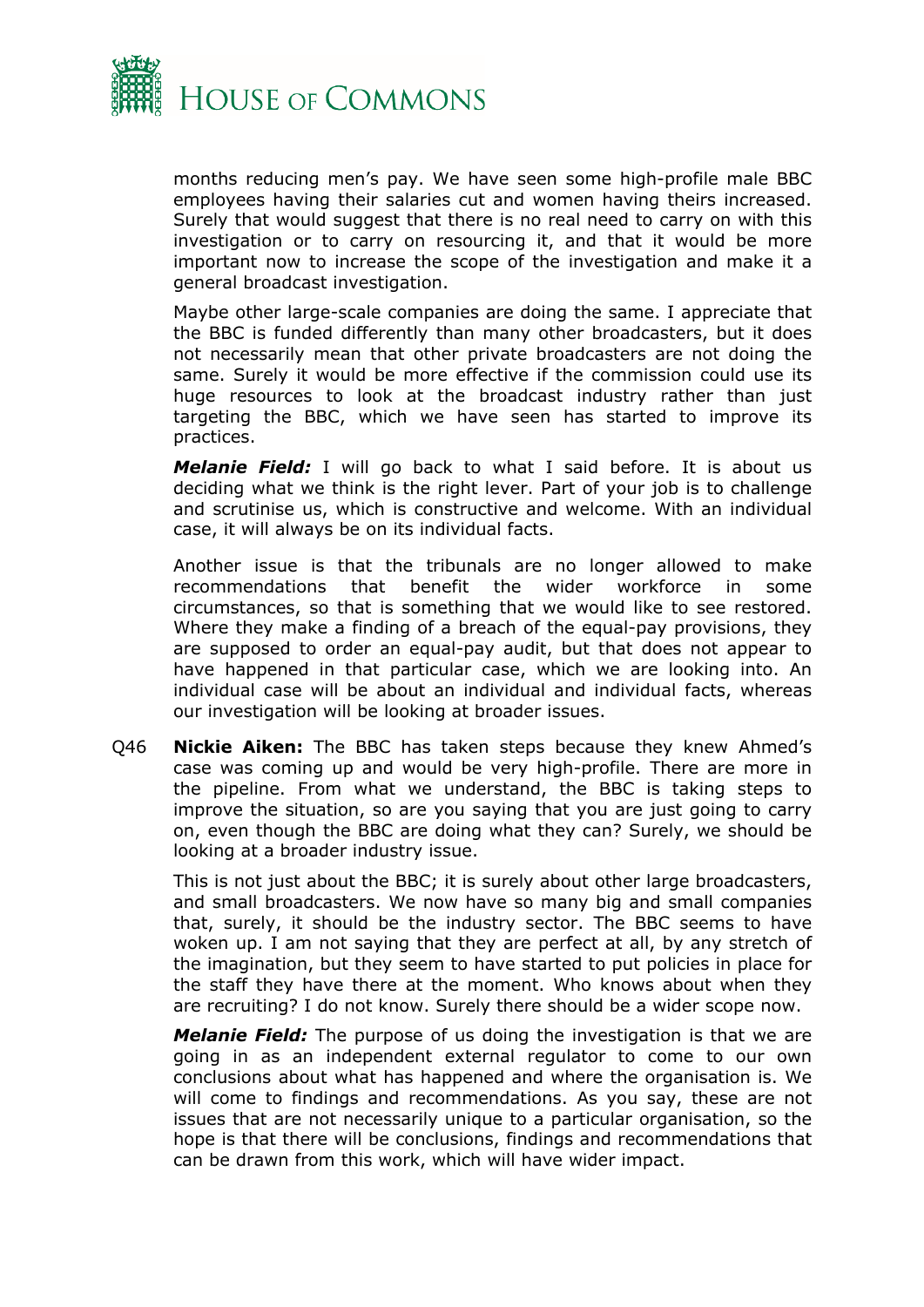

Q47 **Chair:** Can you and do you ever change or extend the scope of an investigation mid-investigation?

*Melanie Field:* It is possible to do so but there are terms of a reference of an investigation. There is a statutory process for consulting the organisation that is subject to the investigation on those. If we change them, we would need to go through a process. It is not impossible.

Q48 **Chair:** You can, but have you?

*Melanie Field:* I cannot comment on any ongoing investigations and I am not aware of any investigations that we have completed in the past where we did that.

Q49 **Sara Britcliffe:** The last Women and Equalities Committee did a lot of work on sexual harassment, and I just want to know your opinion of the influence that that has had.

*Melanie Field:* That was a really good example, just thinking about the relationship of the commission and this Committee, of where we are interested in the same issues and we have different levers that we can pull. This Committee did a number of pieces of work around sexual harassment at work and in public places, the use of non-disclosure agreements and a whole range of things.

We did our own work in terms of doing a survey of women and understanding more about their experiences. We came and gave evidence to this Committee about changes that we felt were needed to law and practice. We have been very pleased with the outcome of that. We have published technical guidance on non-disclosure agreements and on sexual harassment and harassment at work. We are hoping that that will become a statutory code of practice, so that is a matter with Government at the moment.

Q50 **Sara Britcliffe:** When do you expect that to happen?

*Melanie Field:* That is something that Government are looking at, so it is for the Minister to lay that before Parliament.

Q51 **Sara Britcliffe:** From your side, when would that be best to happen?

*Melanie Field:* We would like it to happen as soon as possible.

Q52 **Sara Britcliffe:** With regard to the specific steps that you are pushing the Government to take, what action are you asking Government to take?

*Melanie Field:* One of the things that we asked for was more information about the experiences of women. I mentioned earlier that the Government are going to do a survey of sexual harassment at work. We are also calling for a mandatory duty on employers to protect staff from harassment, and that has been supported by the CBI, so that is something that we are continuing to advocate for. We have also been supporting individual cases of sexual harassment to highlight the issue. As I understand it, Government have agreed that our technical guidance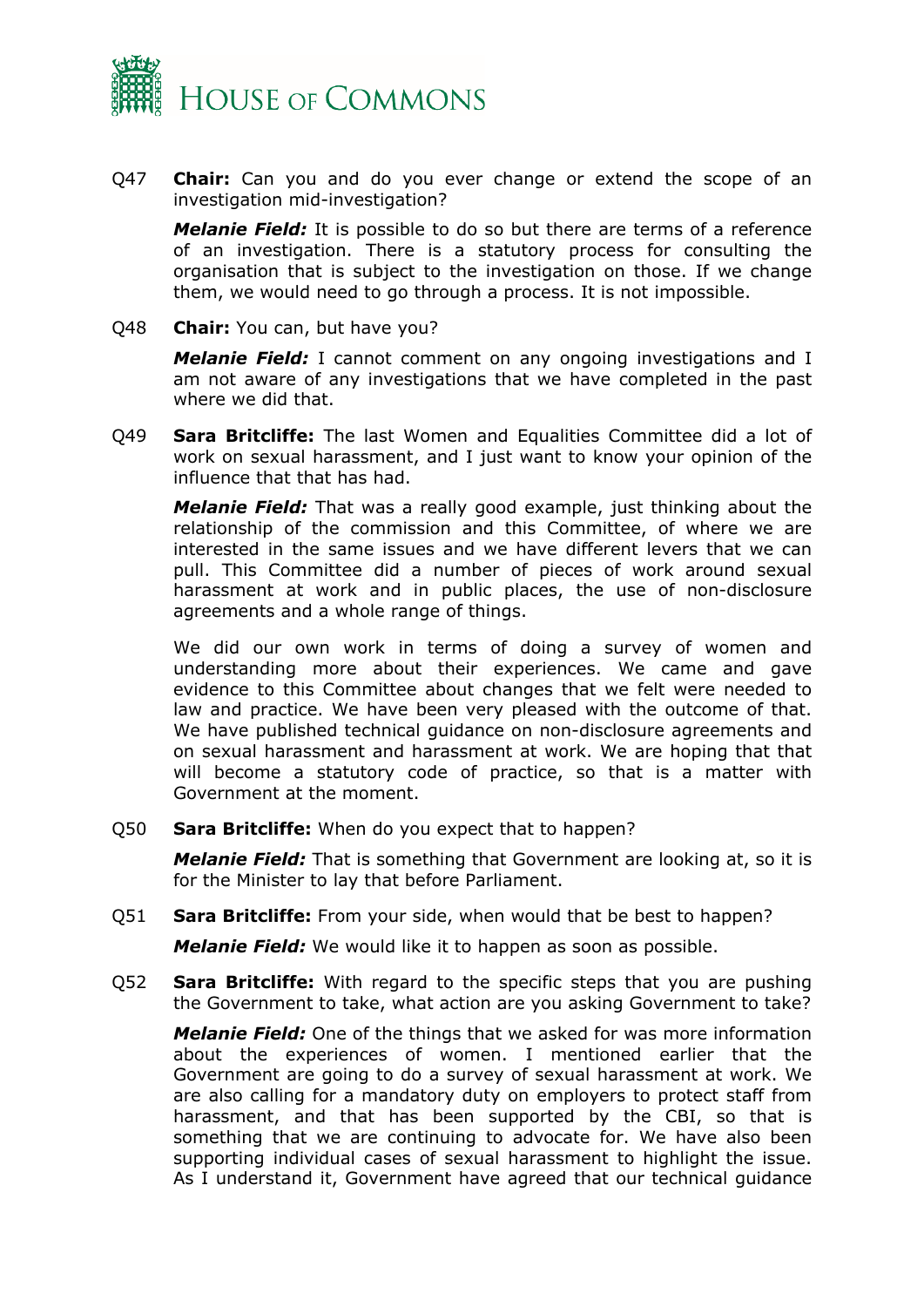

should become a code of practice, but we do not know the timing of that, because that is in Government's hands.

Q53 **Sara Britcliffe:** Are you able to just go into a little bit more detail about the survey?

*Melanie Field:* Government have announced that they are going to do a survey, so we welcome that.

Q54 **Sara Britcliffe:** Have you put forward any contributions as to what would be in that survey?

*Melanie Field:* We have been engaging with the Government Equalities Office, which is our sponsor unit in Government, and we have been engaging with them very closely on this area. The Government have, in fact, consulted on a number of the recommendations that we made. Another one is reintroducing protection against harassment by third parties, which was repealed, and we would like to see that reinstated. The Government have consulted on a number of these issues.

Q55 **Sara Britcliffe:** Just on that point, do you feel that we, as a Committee, should be pushing this, and when?

*Melanie Field:* The combination of the work that we did and the Committee did was incredibly influential on Government in focusing their attention on this issue and shifting to a more proactive approach to looking at what more can be done. Absolutely, I would hope that the Committee will continue to be interested.

Q56 **Sara Britcliffe:** In what timescale would you like to see that?

*Melanie Field:* We need to keep the pressure up. This is the sort of thing where it would be good for us to talk to each other about what role we can play and what role the Committee can play in terms of trying to keep the pressure up on those issues.

Q57 **Chair:** You have had engagement with the GEO on this. How much engagement have you had from Ministers?

*Melanie Field:* Our chair and chief executive have regular meetings with our sponsor Ministers.

Q58 **Chair:** When was the last one?

*Melanie Field:* There have been some changes, but I believe our chair met with the current Secretary of State about a month ago.

Q59 **Chair:** What about the Minister for Women?

*Melanie Field:* I would need to check, sorry. Can I write to you?

**Chair:** Could you let us have that information?

*Melanie Field:* Yes.

**Nickie Aiken:** As well as with the disability Minister.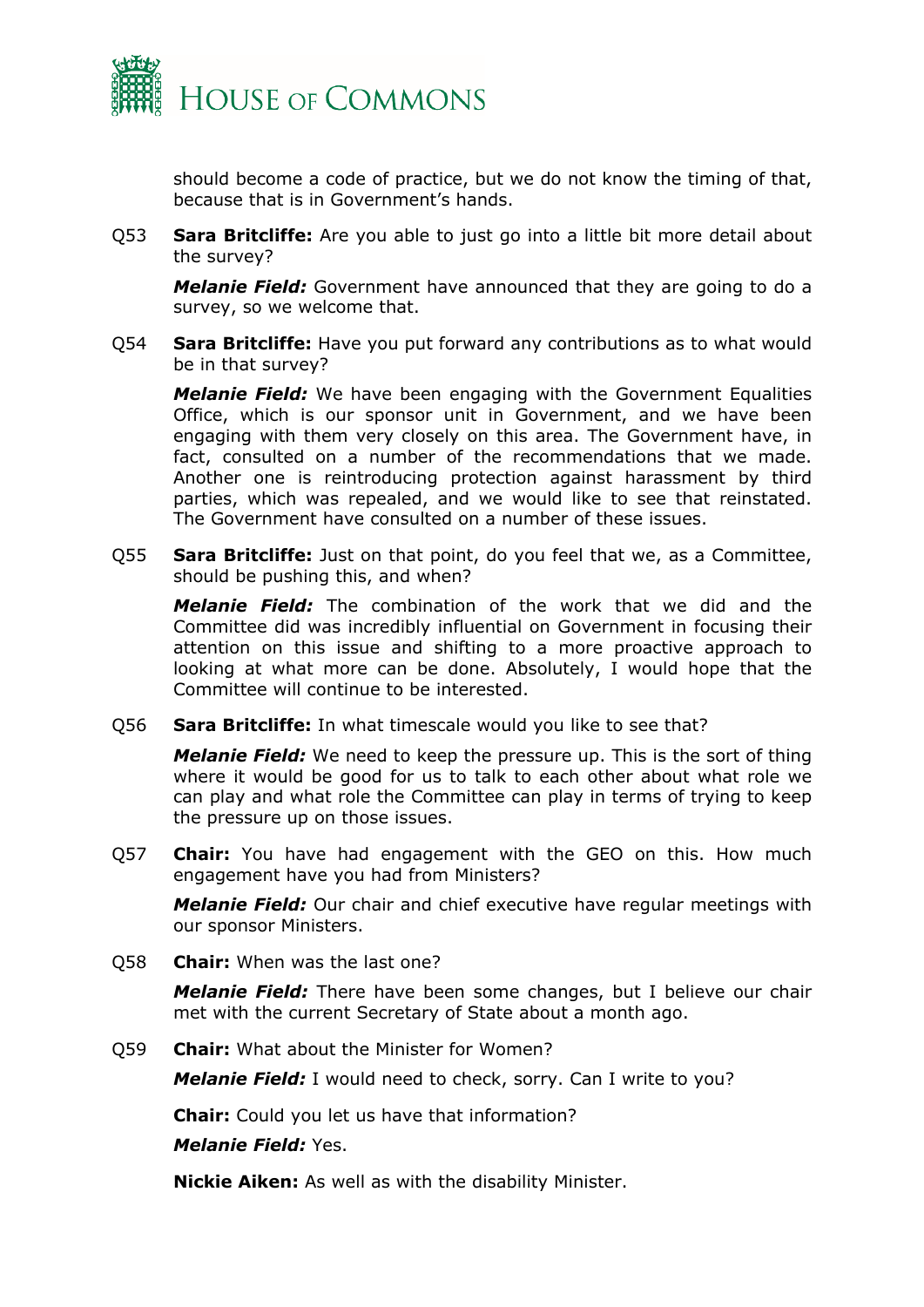

**Chair:** Specifically around sexual harassment, I was interested whether there had been engagement from the Secretary of State or the Minister for Women, and in what sort of timescale. You are right that there have been ministerial changes, but it would be helpful for this Committee to have an indication as to what level of priority the Ministers might be regarding this as having. Kim.

Q60 **Kim Johnson:** Melanie, the *Is Britain Fairer?* report was published last year. It identified that certain areas have worsened since the 2015 report, particularly in terms of changes to the welfare system and people living in poverty. I wanted to know whether you would be looking at extending protected characteristics to start looking at a socioeconomic element.

*Melanie Field:* We are not advocating for socioeconomic status to become a protected characteristic currently. It is not a current position of the commission but it is something that we continue to look at. We have been advocating and continue to advocate for implementation of Part 1 of the Equality Act, which is the duty on public authorities to take account of the inequalities arising from socioeconomic disadvantage. That duty has already been implemented in Scotland and is due to implemented in Wales later this year, so we would like to see that duty implemented in England as well.

Q61 **Kim Johnson:** Have there been any discussions at all with Ministers about that happening?

*Melanie Field:* It is one of the things that we usually raise. It is one of our key legislative asks, so it is something that we continue to ask for.

Q62 **Kim Johnson:** How can we on this Committee help to push that forward?

*Melanie Field:* This is quite interesting in terms of the Government's wish to level up, looking at regions where there are particular inequalities. We are doing quite a lot of thinking currently about how our remit relates to that agenda and how bringing a protected-characteristic lens to that agenda might enrich it and help to target interventions that benefit those who are experiencing the biggest gaps. It would be interesting to have some more evidence and views around the relationship between socioeconomic disadvantage, protected characteristics and regional inequalities, in order to inform the Government's emerging approach.

Q63 **Kim Johnson:** Do you have the resources at the moment to be able to undertake that piece of work?

*Melanie Field:* We do look at socioeconomic status when we are doing our analysis for *Is Britain Fairer?* The last report was in 2018 and the next report will be in autumn 2021, so we are just starting to decide how we are going to shape that. We have resource allocated to producing that report, and that will have some element of focus on that. As I say, we are, at the moment, developing our approach. We are conscious that the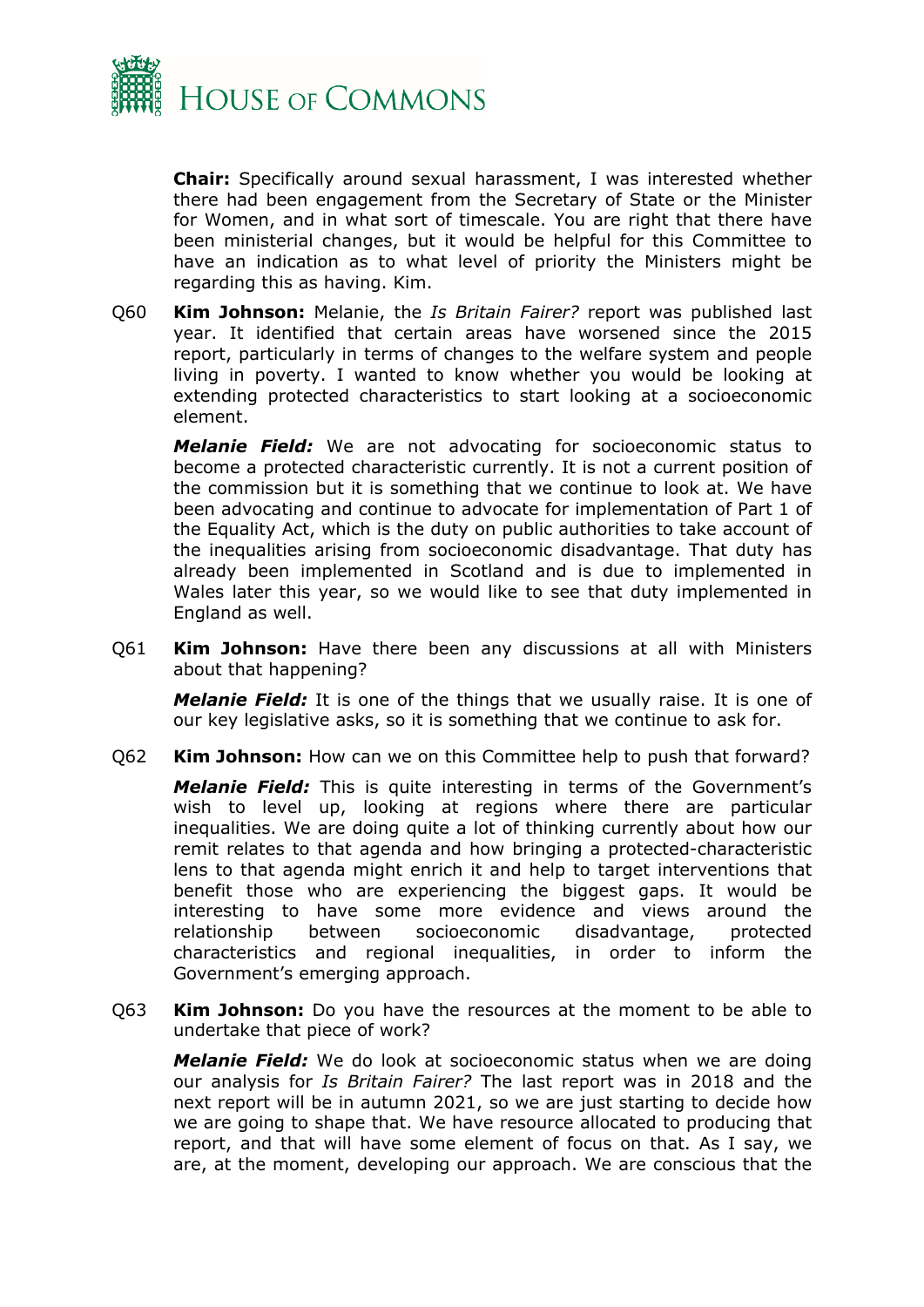

spending review is coming up, and this regional levelling-up approach is somewhere we could add more value, if we had additional resource.

Q64 **Kim Johnson:** Given that we are in this current coronavirus crisis, and that those people within the group that we have just mentioned are likely to be most impacted, is there a pressing need to maybe look at doing something sooner rather than later?

*Melanie Field:* Like everybody else, we are thinking about the implications of coronavirus, not only for our teams but also for our agenda. We are expecting the emergency legislation later this week. This is unprecedented and very challenging for everybody, and the Government are trying to strike a very difficult balance between protecting public health and life, protecting the country's economy and thinking about where it is proportionate to restrict people's freedoms. There are clearly human-rights issues embedded in all of that, but it is also important, in looking at the response and thinking about how the response is implemented, to have, at the front of our minds, the people who may have particular needs, barriers or challenges, in order to make sure that those are factored in and do not emerge later as a problem.

Q65 **Kim Johnson:** Would you say that the equality issues identified in *Is Britain Fairer?* are still the most pressing, particularly if you think about some of the emerging issues at the moment? We have talked about transgender and there is a lot of discussion around non-binary and how that fits into the whole equality agenda.

*Melanie Field: Is Britain Fairer?* is based on our published measurement framework. Of necessity, the idea is that we track progress over time and, therefore, it needs to be reasonably high-level while enabling us to delve more deeply into current issues.

As I said, we are currently looking at how we are going to use it next time to strike that balance, so that we get that broad picture of where things are getting better or worse, or not moving, as well as richer information on issues that are of particular relevance or interest. The key challenges that we identified last time persist. These are big social changes, so movement is not going to be quick.

Q66 **Kim Johnson:** You also identified that you have experienced some difficulty and that there are some gaps in data, particularly around LGBT. I just want to find out what you intend to do to try to address those difficulties.

*Melanie Field:* We have a data-gap strategy. That is part of our core aim of ensuring that we have the right laws in place and the data to know what is happening. We do a lot of work with ONS about how national data is collected. We have worked very closely with the Race Disparity Unit in the Cabinet Office in terms of seeking to influence how the Race Disparity Audit was framed and conducted, and we continue that relationship.

Q67 **Kim Johnson:** Can I just say something about race disparity? It was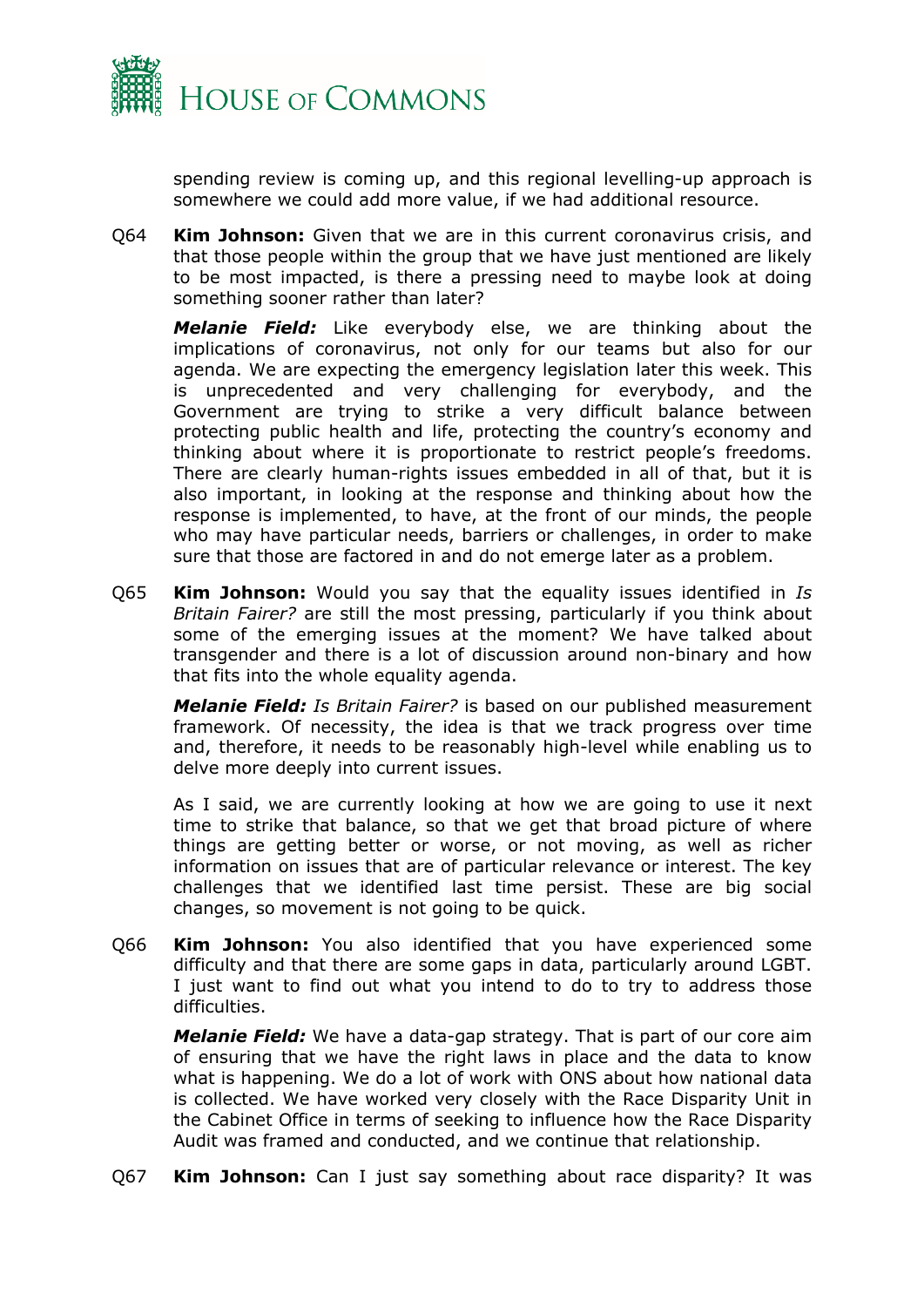

published in 2017. It was a report that was published but, from my point of view, very little happened with it in terms of any particular actions or recommendations. I would be interested in terms of the relationship with the race unit around some of those key issues.

*Melanie Field:* Sure. I will just finish off what I was saying about data and then I will come back to that, because it is related. The Equalities Hub in the Cabinet Office is now aligned with the new Disability Unit and with the Race Disparity Unit, which is a really positive thing. What we really welcome is the Government's commitment for a national disability strategy. Just linking back to the race issue, what we said at the time that the Race Disparity Audit was being conducted was that we really welcomed increased transparency around the level of racial disparities that there are. It does provide a richer dataset in terms of drilling down into regional areas, for example, but we have known about most of these issues for a very long time.

In fact, we published our own report, following *Is Britain Fairer? (2018)*, called *Healing a divided Britain*, which had a particular focus on race equality. What we have called for is a co-ordinated strategy or programme of action to address the policy responses to those disparities, rather than just focusing on providing transparency about them. We are really pleased to see that Government have taken that onboard but there is no set-out strategy that is centrally owned and driven. It seems to be mainly in the hands of individual departments, and a lot of these issues require a more joined-up approach, so we would like to see a Government strategy on race equality.

Q68 **Kim Johnson:** The country has been very polarised since the referendum. You have talked about antisemitism but there are still major issues in terms of Islamophobia; Baroness Warsi has a dossier of incidents. I am just curious in terms of whether the Equality and Human Rights Commission are looking at some of those pressing issues across all parties.

*Melanie Field:* I mentioned before that we are concerned about the tone of political and public discourse on a range of issues where these divisions seem to be heightened or there seems to be more of a feeling of permission to express those views. You will be aware that the Conservative Party has announced that they will be conducting an independent review and we are waiting to see the final terms of reference of that review before commenting further.

Q69 **Kim Johnson:** How long have you been waiting for that?

*Melanie Field:* You will be aware when they announced the review.

Q70 **Kim Johnson:** Are you concerned that some equalities have increased since your 2015 report? You mentioned access to justice and personal security. I am linking that to the David Lammy report in 2017 that talked about over-representation for certain groups. These types of reports are undertaken, and I am just curious in terms of the role that your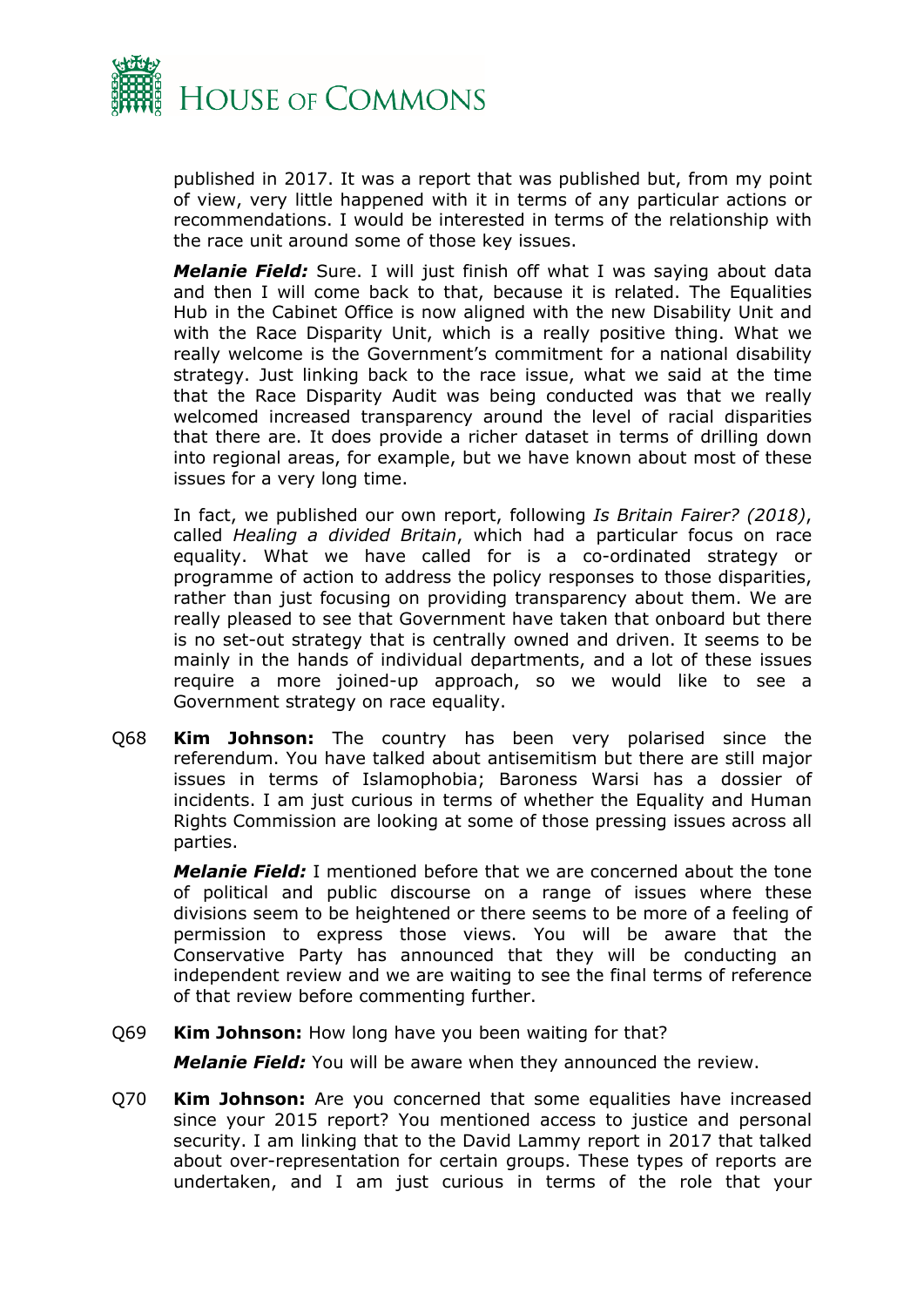

organisation has in trying to implement and take action that has been identified in these particular types of report.

*Melanie Field:* As you say, access to justice was a particular area where we were concerned that things were going backwards in *Is Britain Fairer? (2018)*. One of the things that we did as a result was an inquiry into legal aid, which looked in particular at the availability of legal aid for discrimination cases. That report was published in June last year.

We made a number of recommendations and have been engaging with the Ministry of Justice since then on ensuring that those are followed through. One of the key things that we were concerned about was the mandatory telephone gateway—if you wanted to get legal aid, you have to go through this telephone gateway—and that that was not appropriate for certain groups of people, particularly disabled people. We are pleased that the Government have committed to removing that.

Q71 **Kim Johnson:** One last question, sorry, Melanie, is around the public sector equality duty that all public organisations need to adhere to. I know, from working in the public sector, that it is often just seen as a bit of a box-ticking exercise, so I just wanted to know how that would be enforced and monitored going forward.

*Melanie Field:* We are doing quite a lot of work on the public sector equality duty at the moment. I gave evidence to the predecessor Committee about that in the context of the Equality Act inquiry. We do feel that the public sector equality duty has not delivered its vision in terms of driving concerted progress in the public sector on tackling big, entrenched inequalities and disadvantage. We have been looking at the scope for changing the specific duties that are set out in secondary legislation. The specific duties are there to support better performance of the general duty.

I do not know how familiar the Committee is with this—you may well be very familiar—but the general duty has three prongs: it is about eliminating unlawful discrimination and harassment; it is about advancing equality of opportunity; and it is about fostering good relations. The specific duties are there to help public bodies do those things better. In England, there are only two really specific duties, apart from the one on gender pay gap reporting, and those are to publish one or more equality objectives and to publish information about how you have performed the general duty.

That makes it quite difficult for us, as the enforcement body, to meaningfully enforce that. It also leaves public bodies slightly uncertain about how they should respond to the duty. There is an opportunity for the specific duties to give public bodies more guidance. There is also an opportunity to make the duty more strategic, building on the information that we know about the big equality challenges facing Britain that we identified in *Is Britain Fairer?* and that the Race Disparity Audit has identified, and requiring specific consideration of that evidence in setting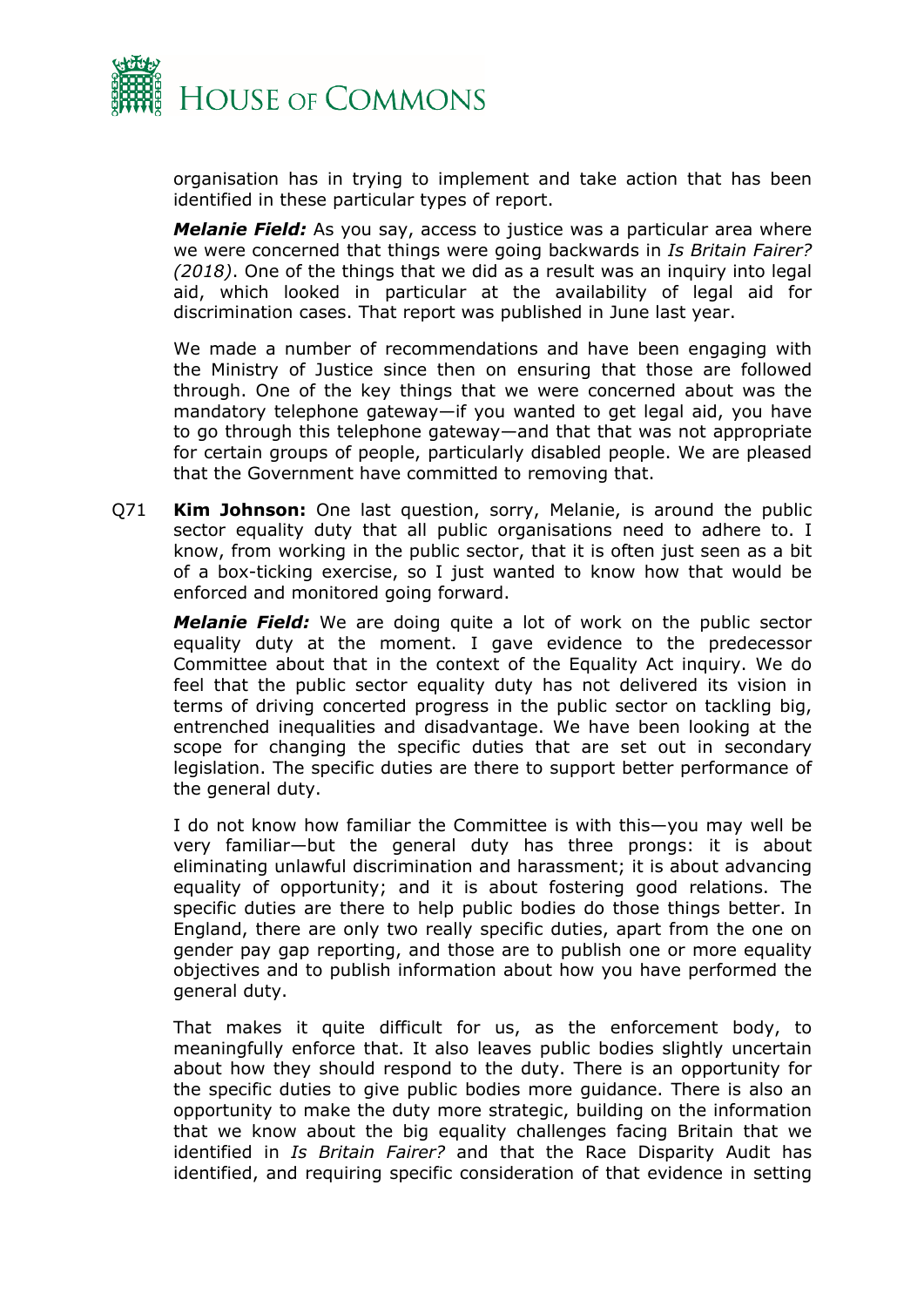

objectives that work across sectors, so that a whole sector will be focusing on these big issues rather than it being entirely a bottom-up approach to objective-setting, although you need both.

We would also like to see more onus on public authorities to use positive action and to use their purchasing power to advance their equality objectives. We would also like to see regulators and inspectors having a duty to look at how progress towards delivering equality outcomes is going when they are looking at the performance of public bodies.

Q72 **Nickie Aiken:** Because I am very conscious of time, a "yes" or "no" will suffice. From what we have heard today, would you agree that, if the commission is to ensure it keeps to its core values, remains relevant to the public and retains the trust of the public, it would be beneficial for the commission to be as flexible and as agile as possible, particularly with the investigations, where you need to be able to move quickly and maybe change the emphasis of an investigation if more information comes to light?

*Melanie Field:* We do that and we are looking at how to do swifter and more light-touch interventions. It is about tailoring the intervention to the specific issue and making sure that we keep checking that what we are doing is the right lever and that we are using it in the right way.

Q73 **Alex Davies-Jones:** I am conscious of time but I would like to come back to the coronavirus pandemic and the impact that that is having on everybody. Particularly, it is impacting those with protected characteristics hugely and significantly. We can look at the disabled. Women are more likely to be working in the hospitality sector, more likely to be on zero-hour contracts and more likely to be carers. They are being laid off already.

We have pregnant woman now classed as a vulnerable category for the virus and they are being forced by their employers to take early maternity leave, which is then going to impact them further down the line. I understand and appreciate that this is unprecedented, but we still need to scrutinise the emergency legislation as much as we can, without delaying it, and we need to ensure that those with protected characteristics are not going to fall foul of this legislation and be even more negatively impacted as a result.

I know you have touched on your role in this but what can you do immediately, in the short term, to ensure that that happens, and in the longer term as well, once we see the full impact of this?

*Melanie Field:* One of our roles is to provide expert advice to Government and Parliament.

Q74 **Alex Davies-Jones:** Have you been asked to do that on this emergency legislation?

*Melanie Field:* We have not been specifically asked to do that, as far as I know, but we are nonetheless considering how we can do that.